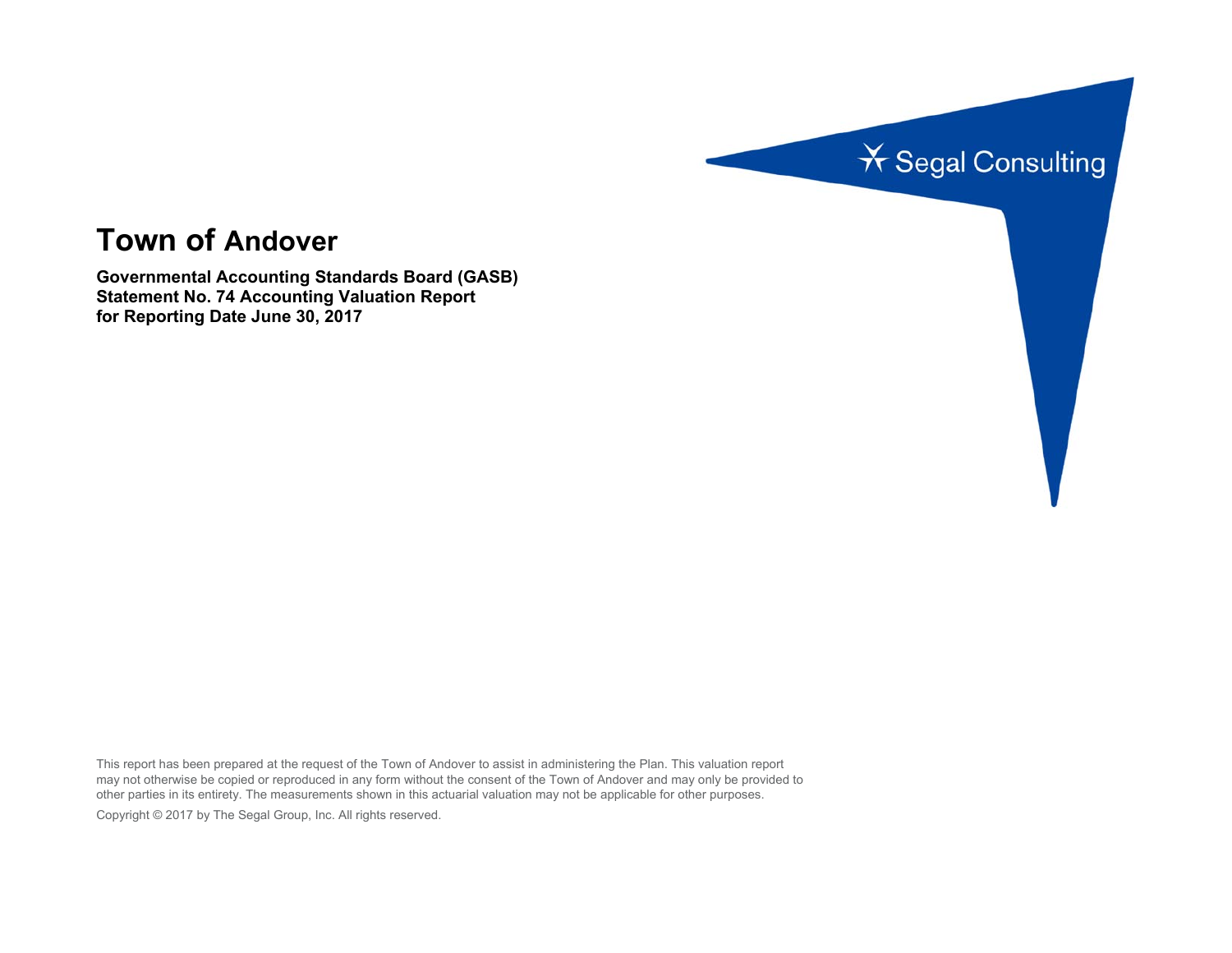

*December 1, 2017* 

*Ms. Donna Walsh Finance and Budget Director Town of Andover 36 Bartlet Street Andover, MA 01810* 

*Dear Ms. Walsh:* 

*We are pleased to submit this Governmental Accounting Standards Board Statement No. 74 Accounting Valuation as of June 30, 2017. It contains the disclosure of the Net OPEB Liability (NOL) as of June 30, 2017 to be disclosed in order to comply with GASB 74.* 

*The actuarial valuation has been completed in accordance with generally accepted actuarial principles and practices. To the best of our knowledge, the information supplied in this actuarial valuation is complete and accurate. Further, in our opinion, the assumptions used in this valuation and described in Section 3, Exhibit I are reasonably related to the experience of and the expectations for the Plan. The actuarial projections are based on these assumptions and the plan of benefits as summarized in Section 3, Exhibit II.* 

*We look forward to discussing this with you at your convenience.* 

*Sincerely,* 

*Segal Consulting, a Member of The Segal Group, Inc.* 

 $By'$  and  $By'$  and  $By'$  and  $Bz'$ *Kathleen A. Riley, FSA, MAAA, EA Daniel J. Rhodes, FSA, MAAA* 

*8624718v1/13902.002*

*Senior Vice President and Actuary Vice President and Consulting Actuary*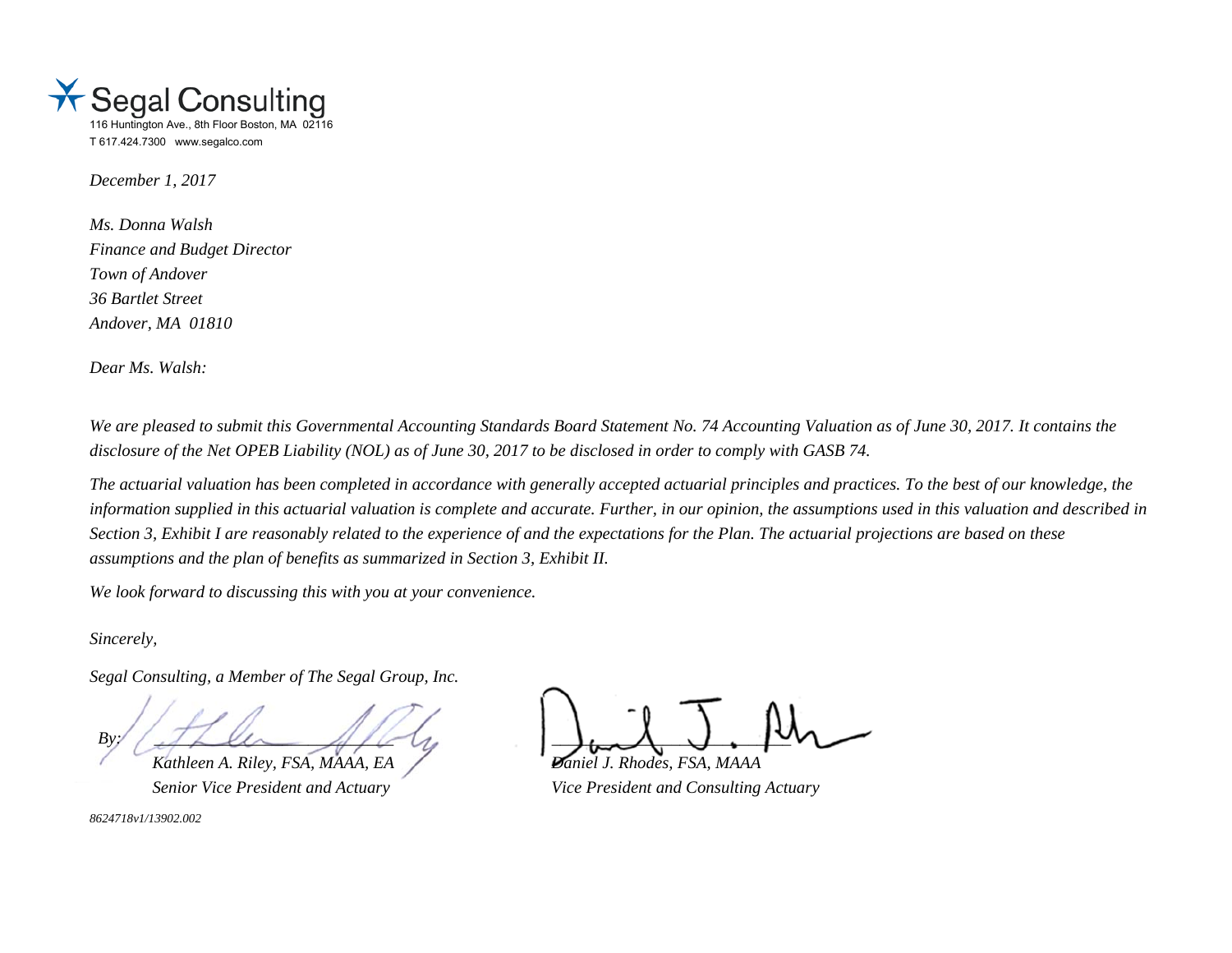# **SECTION 1**

| Important Information about    |  |
|--------------------------------|--|
| Actuarial Valuations  1        |  |
|                                |  |
| Highlights of the Valuation  3 |  |
| Actuarial Certification 4      |  |
|                                |  |

# **SECTION 2 SECTION 3**

| EXHIBIT 1                   |
|-----------------------------|
|                             |
| EXHIBIT 2                   |
|                             |
| EXHIBIT 3                   |
| Determination of Discount   |
| Rate and Investment Rate of |
|                             |
| EXHIBIT 4                   |
|                             |
| EXHIBIT 5                   |
| Schedule of Changes in Net  |
| OPEB Liability – Last Ten   |
|                             |
| EXHIBIT 6                   |
| Schedule of Contributions – |

Last Ten Fiscal Years ............. 12

#### **EXECUTIVE SUMMARY VALUATION RESULTS SUPPORTING INFORMATION**

#### EXHIBIT I

| Actuarial Assumptions and     |  |
|-------------------------------|--|
|                               |  |
| <b>EXHIBIT II</b>             |  |
| Summary of Plan Provisions 26 |  |
| <b>EXHIBIT III</b>            |  |
| Definition of Terms  29       |  |
| <b>EXHIBIT IV</b>             |  |
| Accounting Requirements 31    |  |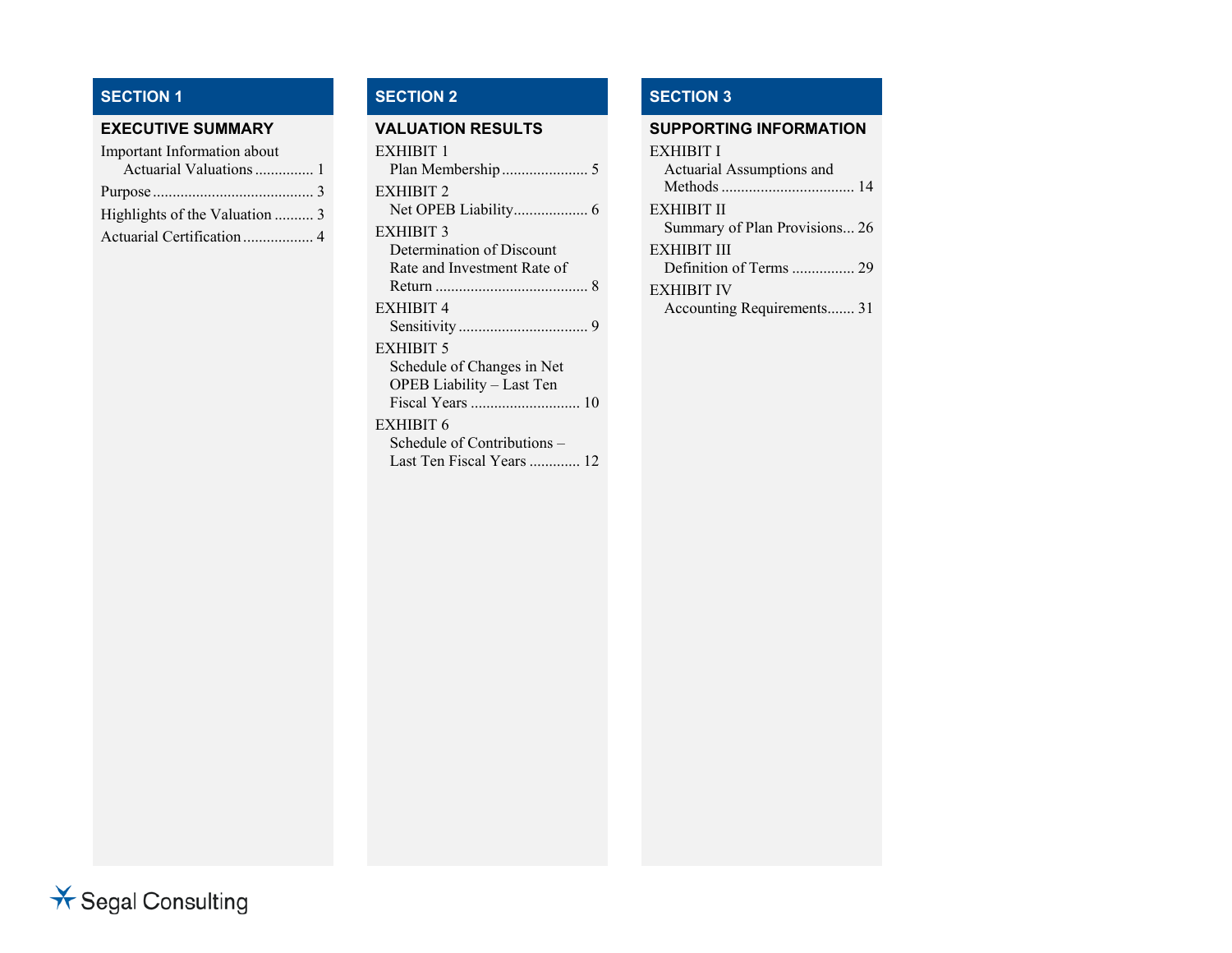# **Important Information about Actuarial Valuations**

An actuarial valuation is a budgeting tool with respect to defining future uncertain obligations of a postretirement health plan. As such, it will never forecast the precise future stream of benefit payments. It is an estimated forecast – the actual cost of the plan will be determined by the benefits and expenses paid, not by the actuarial valuation.

In order to prepare a valuation, Segal Consulting ("Segal") relies on a number of input items. These include:

- ➤ **Plan of benefits** Plan provisions define the rules that will be used to determine benefit payments, and those rules, or the interpretation of them, may change over time. Even where they appear precise, outside factors may change how they operate. For example, a plan may provide health benefits to post-65 retirees that coordinates with Medicare. If so, changes in the Medicare law or administration may change the plan's costs without any change in the terms of the plan itself. It is important for the Town of Andover to keep Segal informed with respect to plan provisions and administrative procedures, and to review the plan summary included in our report to confirm that Segal has correctly interpreted the plan of benefits.
- ≻ **Participant data** An actuarial valuation for a plan is based on data provided to the actuary by the plan. Segal does not audit such data for completeness or accuracy, other than reviewing it for obvious inconsistencies compared to prior data and other information that appears unreasonable. It is not necessary to have perfect data for an actuarial valuation: the valuation is an estimated forecast, not a prediction. The uncertainties in other factors are such that even perfect data does not produce a "perfect" result. Notwithstanding the above, it is important for Segal to receive the best possible data and to be informed about any known incomplete or inaccurate data.
- ➤ **Assets** Part of the cost of a plan will be paid from existing assets – the balance will need to come from future contributions and investment income. The valuation is based on the asset values as of the valuation date, typically reported by the Town. Some plans include assets, such as private equity holdings, real estate, or hedge funds that are not subject to valuation by reference to transactions in the marketplace. A snapshot as of a single date may not be an appropriate value for determining a single year's contribution requirement, especially in volatile markets. Plan sponsors often use an "actuarial value of assets" that differs from market value to reflect gradually year-to-year changes in the market value of assets in determining the contribution requirements.
- ➤ **Actuarial assumptions** In preparing an actuarial valuation, Segal starts by developing a forecast of the benefits to be paid to existing plan participants for the rest of their lives and the lives of their beneficiaries. To determine the future costs of benefits, Segal collects claims, premiums, and enrollment data in order to establish a baseline cost for the valuation measurement, and then develops short- and long-term health care cost trend rates to project increases in costs in future years. This forecast also requires actuarial assumptions as to the probability of death, disability, withdrawal, and retirement of each participant for each year, as well as forecasts of the plan's benefits for each of those events. The forecasted benefits are then discounted to a present value, typically based on an estimate of the rate of return that will be achieved on the plan's assets or, if there are no assets, a rate of return based on a yield or index rate for 20-year, tax-exempt general obligation municipal bonds with an average rating of AA/Aa or higher (or equivalent quality on another rating scale). All of these factors are uncertain and unknowable. Thus, there will be a range of reasonable assumptions, and the results may vary materially based on which assumptions the actuary selects within that range. That is, there is no right answer (except with hindsight). It is important for any user of an actuarial valuation to understand and accept this constraint. The actuarial model necessarily uses approximations and estimates that may lead to significant changes in our results but will have no impact on the actual cost of

# $\star$  Segal Consulting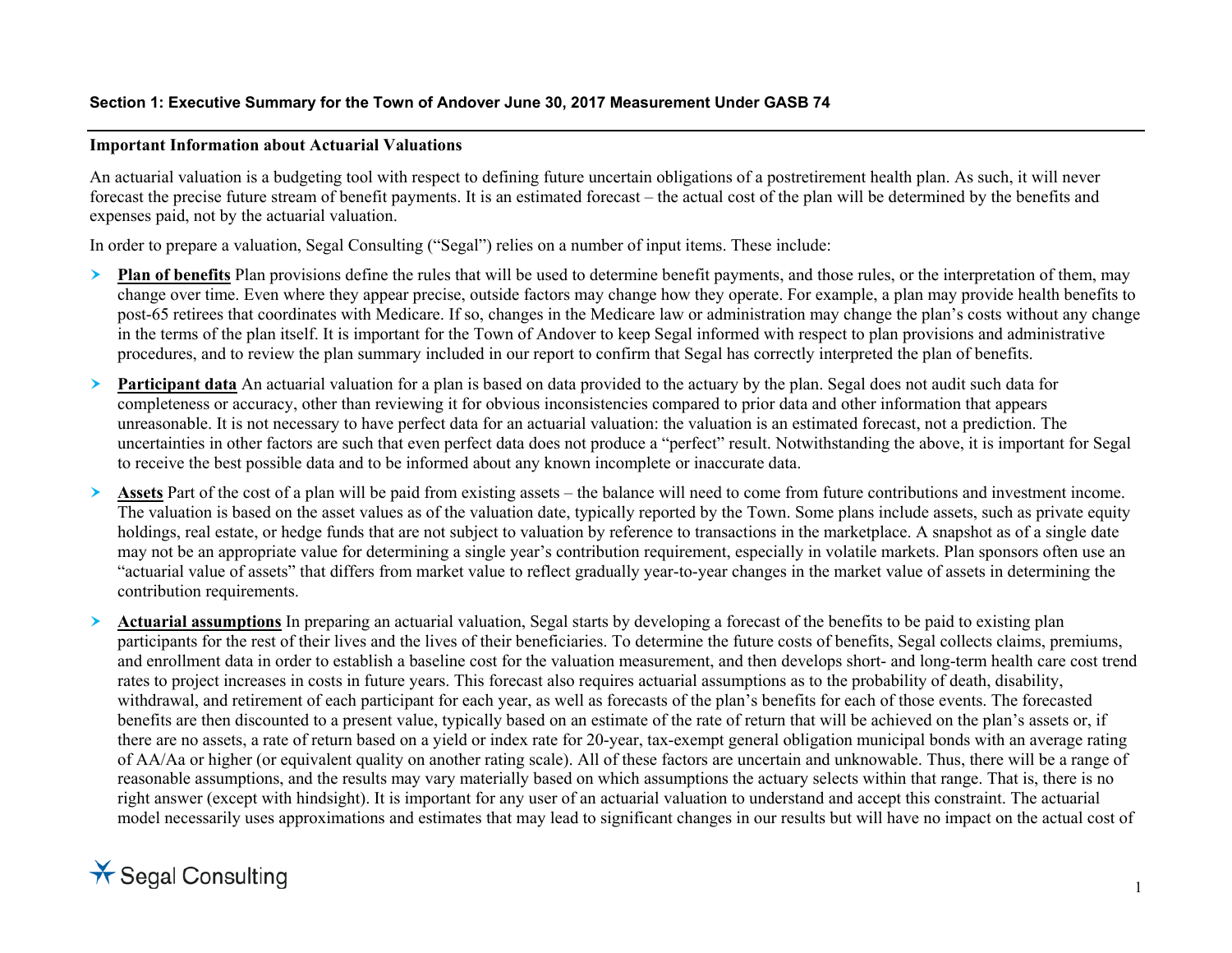# **Section 1: Executive Summary for the Town of Andover June 30, 2017 Measurement Under GASB 74**

the plan. In addition, the actuarial assumptions may change over time, and while this can have a significant impact on the reported results, it does not mean that the previous assumptions or results were unreasonable or wrong.

Given the above, the user of Segal's actuarial valuation (or other actuarial calculations) needs to keep the following in mind:

- The actuarial valuation is prepared for use by the Town of Andover. It includes information for compliance with accounting standards and for the plan's auditor. Segal is not responsible for the use or misuse of its report, particularly by any other party.
- If the Town of Andover is aware of any event or trend that was not considered in this valuation that may materially change the results of the valuation, Segal should be advised, so that we can evaluate it.
- An actuarial valuation is a measurement at a specific date it is not a prediction of a plan's future financial condition. Accordingly, Segal did not perform an analysis of the potential range of financial measurements, except where otherwise noted. The actual long-term cost of the plan will be determined by the actual benefits and expenses paid and the actual investment experience of the plan.
- $\triangleright$  Sections of this report include actuarial results that are rounded, but that does not imply precision.
- Critical events for a plan include, but are not limited to, decisions about changes in benefits and contributions. The basis for such decisions needs to consider many factors such as the risk of changes in plan enrollment, emerging claims experience, health care trend, and investment losses, not just the current valuation results.
- ➤ Segal does not provide investment, legal, accounting, or tax advice. Segal's valuation is based on our understanding of applicable guidance in these areas and of the plan's provisions, but they may be subject to alternative interpretations. The Town of Andover should look to their other advisors for expertise in these areas.
- While Segal maintains extensive quality assurance procedures, an actuarial valuation involves complex computer models and numerous inputs. In the event that an inaccuracy is discovered after presentation of Segal's valuation, Segal may revise that valuation or make an appropriate adjustment in the next valuation.
- Segal's report shall be deemed to be final and accepted by the Town of Andover upon delivery and review. The Town of Andover should notify Segal immediately of any questions or concerns about the final content.

As Segal Consulting has no discretionary authority with respect to the management or assets of the Plan, it is not a fiduciary in its capacity as actuaries and consultants with respect to the Plan.

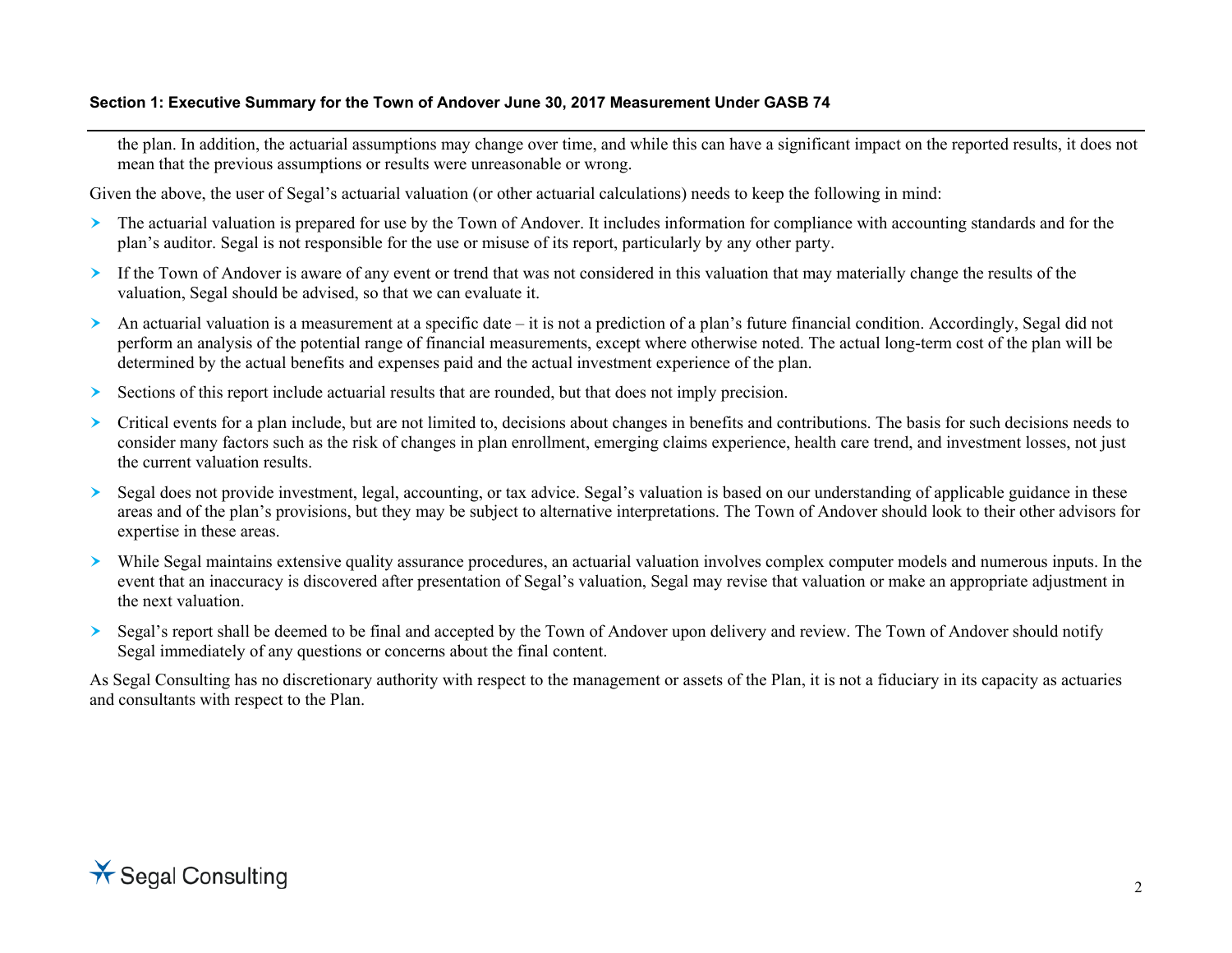# **Purpose**

This report presents certain disclosure information for the Town of Andover (the "Employer") Other Postemployment Benefits (OPEB) plan as of June 30, 2017, required by Governmental Accounting Standards Board (GASB) Statement No. 74, *Financial Reporting for Postemployment Benefit Plans Other than Pension Plan.* The actuarial computations made are for purposes of fulfilling plan accounting requirements. Determinations for purposes other than meeting financial accounting requirements may be significantly different from the results reported here.

# **Highlights of the Valuation**

- The total OPEB liability as of June 30, 2017 reflects the elimination of the Managed Blue for Seniors Plan, the known increases in the premiums for fiscal 2017 for both the Medicare and non-Medicare plans, and the change in the retiree cost sharing for the non-Medicare plans beginning July 1, 2017. These changes were reflected through adjustments in the trend rates.
- $\blacktriangleright$  The **Net OPEB liability** (NOL) as of June 30, 2017 is \$128,749,165.
	- The Net OPEB Liability (NOL) is equal to the difference between the Total OPEB Liability (TOL) and the Plan's Fiduciary Net Position. The Plan's Fiduciary Net Position is equal to the market value of assets. The TOL as of June 30, 2017 is \$136,417,441 and the Plan Fiduciary Net Position as of June 30, 2017 is \$7,668,276, resulting in an NOL of \$128,749,165.
	- •The NOL measured as of June 30, 2017 was determined based upon the results of the actuarial valuation as of June 30, 2015.
	- •The discount rate used to determine the TOL and NOL was 5.44%.
- ≻ As of June 30, 2017, the ratio of the Plan's Fiduciary Net Position to the Total OPEB Liability (the funded ratio) is 5.62%.
- $\blacktriangleright$ The total OPEB liability as of June 30, 2016 shown in Section 2, Exhibit 5 was based a discount rate of 5.22%.
- $\blacktriangleright$ With the exception of the discount rate and funding method, there were no changes in assumptions from those shown in the June 30, 2015 actuarial valuation report dated March 15, 2016.

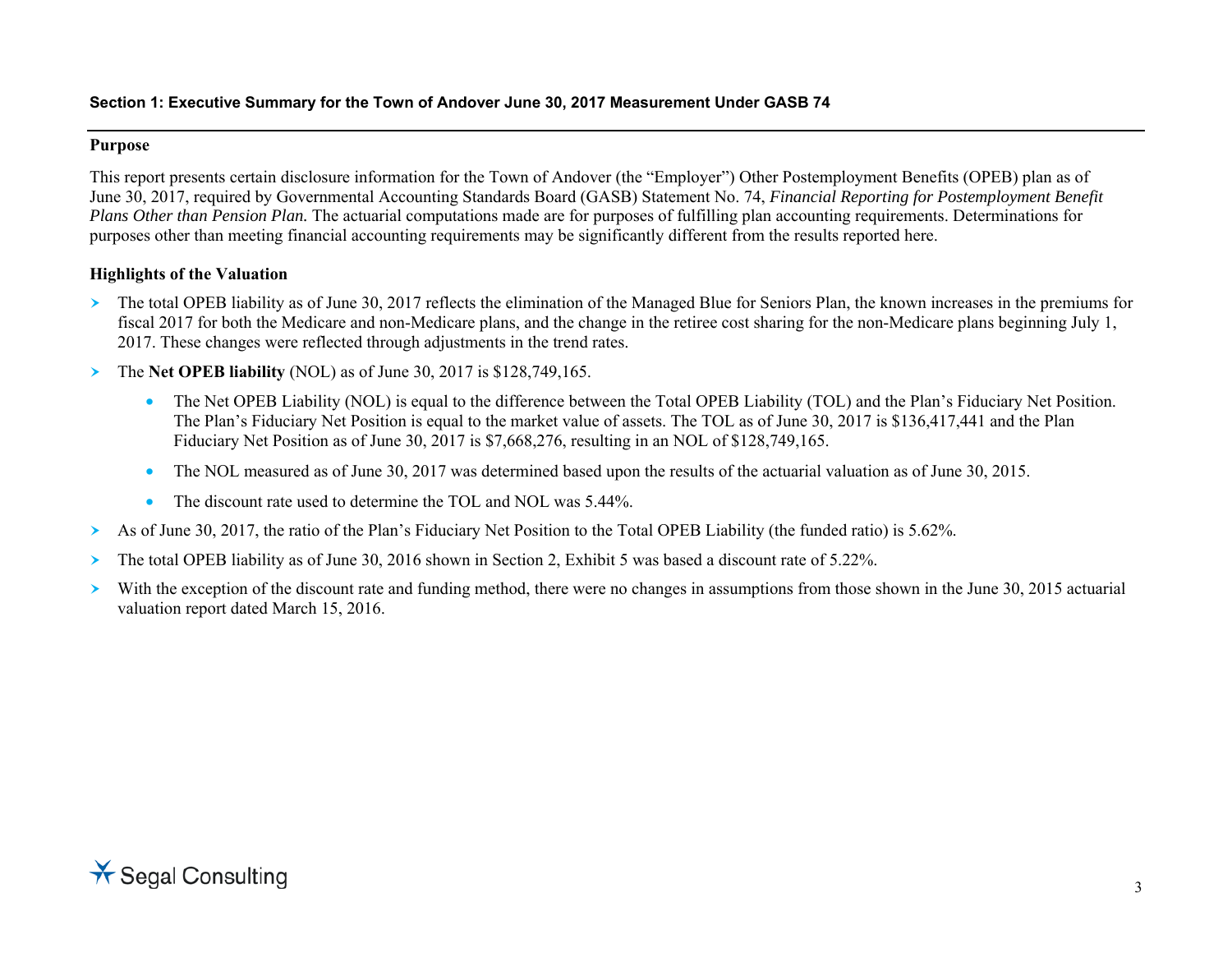December 1, 2017

# **Actuarial Certification**

This is to certify that Segal Consulting, a Member of The Segal Group, Inc. has determined certain benefit obligations of the Town of Andover's other postemployment benefit programs as of June 30, 2017, in accordance with generally accepted actuarial principles and practices. The actuarial calculations presented in this report have been made on a basis consistent with our understanding of GASB Statement No. 74 for the determination of the liability for postemployment benefits other than pensions.

The actuarial valuation is based on the plan of benefits verified by the Town of Andover and reliance on participant, premium, expense and financial data provided by the Town of Andover or from vendors employed by the Town of Andover. Segal Consulting does not audit the data provided. The accuracy and comprehensiveness of the data is the responsibility of those supplying the data. Segal, however, does review the data for reasonableness and consistency.

The actuarial computations made are for purposes of fulfilling plan accounting requirements. Determinations for purposes other than meeting financial accounting requirements may be significantly different from the results reported here. Accordingly, additional determinations may be needed for other purposes, such as judging benefit security at termination of the plan, or determining short-term cash flow requirements.

Future actuarial measurements may differ significantly from the current measurements presented in this report due to such factors as the following: retiree group benefits program experience or rates of return on assets differing from that anticipated by the assumptions; changes in assumptions; increases or decreases expected as part of the natural operation of the methodology used for these measurements (such as the end of an amortization period); and changes in retiree group benefits program provisions or applicable law. Retiree group benefits models necessarily rely on the use of approximations and estimates, and are sensitive to changes in these approximations and estimates. Small variations in these approximations and estimates may lead to significant changes in actuarial measurements. The scope of the assignment did not include performing an analysis of the potential change of such future measurements except where noted.

The actuarial calculations were directed under our supervision. We are members of the American Academy of Actuaries and collectively meet the Qualification Standards of the American Academy of Actuaries to render the actuarial opinion herein. To the best of our knowledge, the information supplied in the actuarial valuation is complete and accurate. Further, in our opinion, the assumptions as approved by the Town are reasonably related to the experience of and the expectations for the Plan.

Kathleen A. Riley, FSA, MAAA, EA Senior Vice President and Actuary

Daniel J. Rhodes, FSA, MAAA Vice President and Consulting Actuary

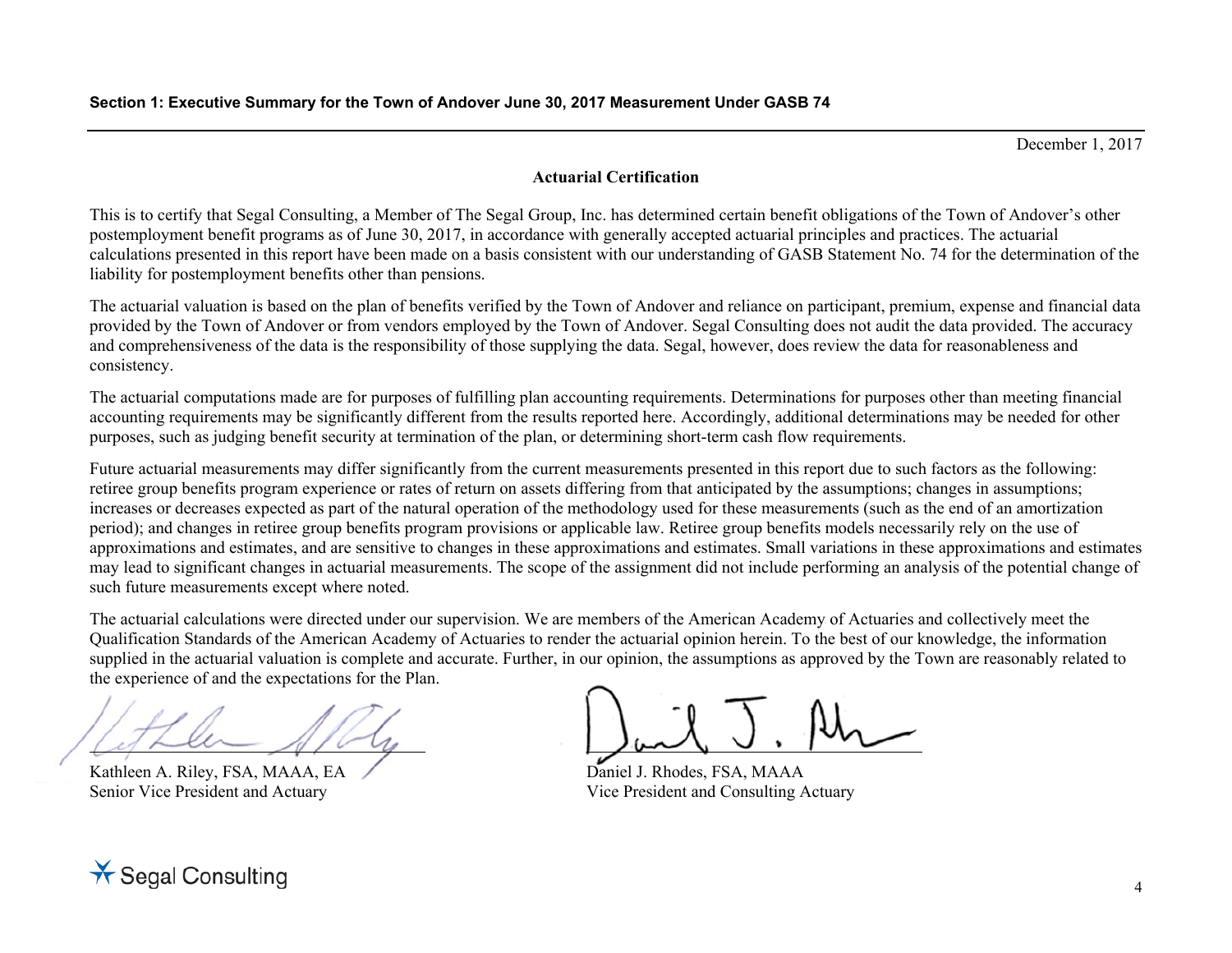### **EXHIBIT 1 Plan Membership**

|                | <b>Plan membership:</b> At June 30, 2015, The Town of Andover plan membership consisted of the following: |       |
|----------------|-----------------------------------------------------------------------------------------------------------|-------|
|                | Retired members or beneficiaries currently receiving benefits                                             | 1.000 |
| Active members |                                                                                                           | 952   |
| Total          |                                                                                                           | 1.952 |

*Note: We have assumed other general information about the Plan will be provided by the Town's auditors.* 

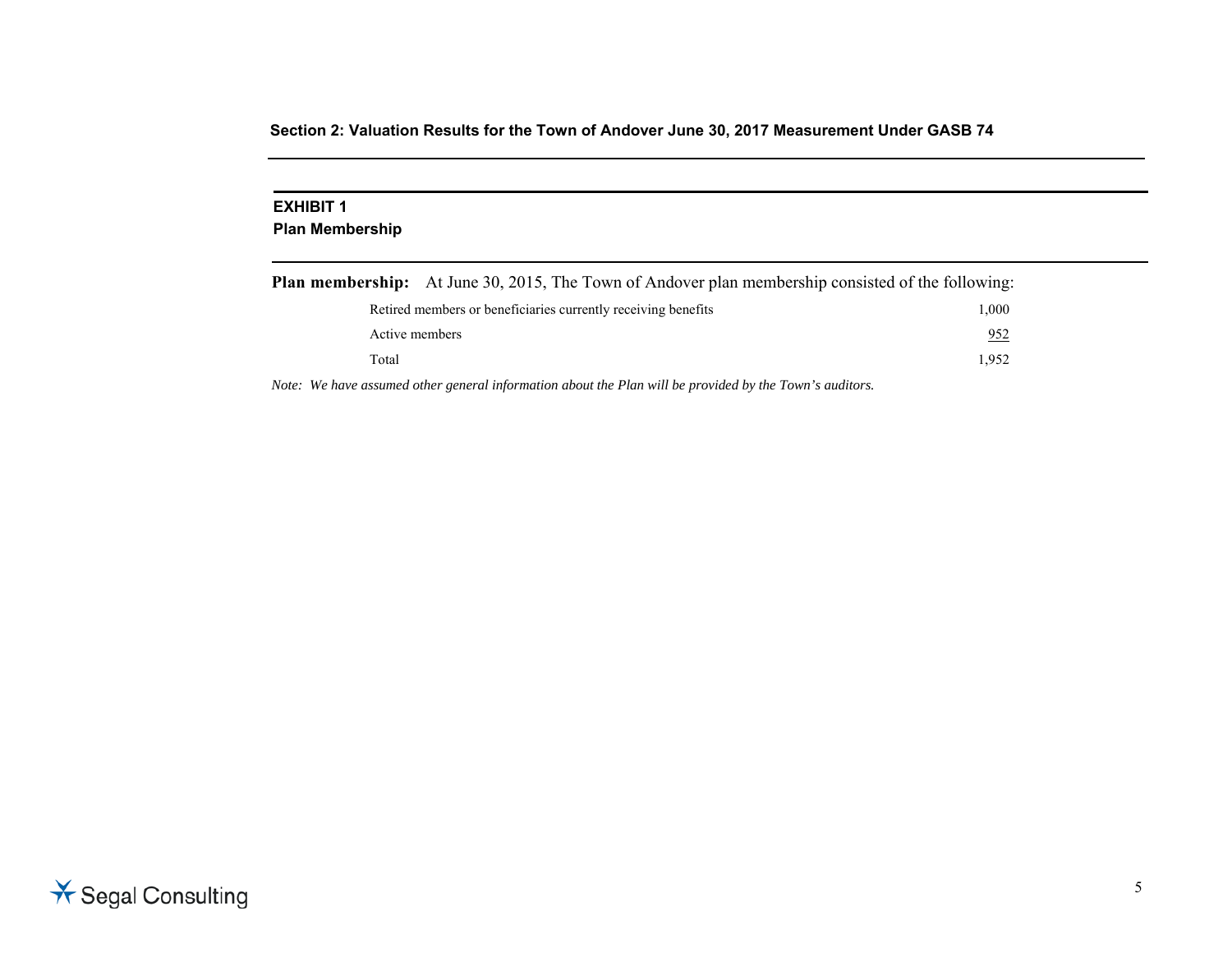# **EXHIBIT 2 Net OPEB Liability**

The components of the Net OPEB Liability of the Town of Andover are as follows:

|                                                                          | June 30, 2017 |
|--------------------------------------------------------------------------|---------------|
| Total OPEB liability                                                     | \$136,417,441 |
| Plan fiduciary net position                                              | 7,668,276     |
| Net OPEB Liability                                                       | \$128,749,165 |
| Plan Fiduciary Net Position as a percentage of the Total OPEB Liability* | $5.62\%$      |

*\* These funded percentages are not necessarily appropriate for assessing the sufficiency of Plan assets to cover the estimated cost of settling the Plan's benefit obligation or the need for or the amount of future contributions.* 

*Actuarial assumptions.* The total OPEB liability was measured by an actuarial valuation as of June 30, 2015 used the following actuarial assumptions, applied to all periods included in the measurement, unless otherwise specified:

#### **Actuarial Assumptions:**

| $3.75\%$                                                                                                                                                                                                                                                                                                                                                                          |
|-----------------------------------------------------------------------------------------------------------------------------------------------------------------------------------------------------------------------------------------------------------------------------------------------------------------------------------------------------------------------------------|
| Service-related increases for Group 1 (excluding Teachers) and Group 2 employees:<br>6.00% decreasing over 9 years to an ultimate of 4.25%.<br>Service-related increases for Group 4 members: 7.00% decreasing over 8 years to an<br>ultimate level of $4.25\%$ .<br>Service-related increases for Teachers: 7.50% decreasing over 20 years to an ultimate<br>level of $4.00\%$ . |
| 5.44% as of June 30, 2017 and 5.22% as of June 30, 2016                                                                                                                                                                                                                                                                                                                           |
| $6.0\%$                                                                                                                                                                                                                                                                                                                                                                           |
|                                                                                                                                                                                                                                                                                                                                                                                   |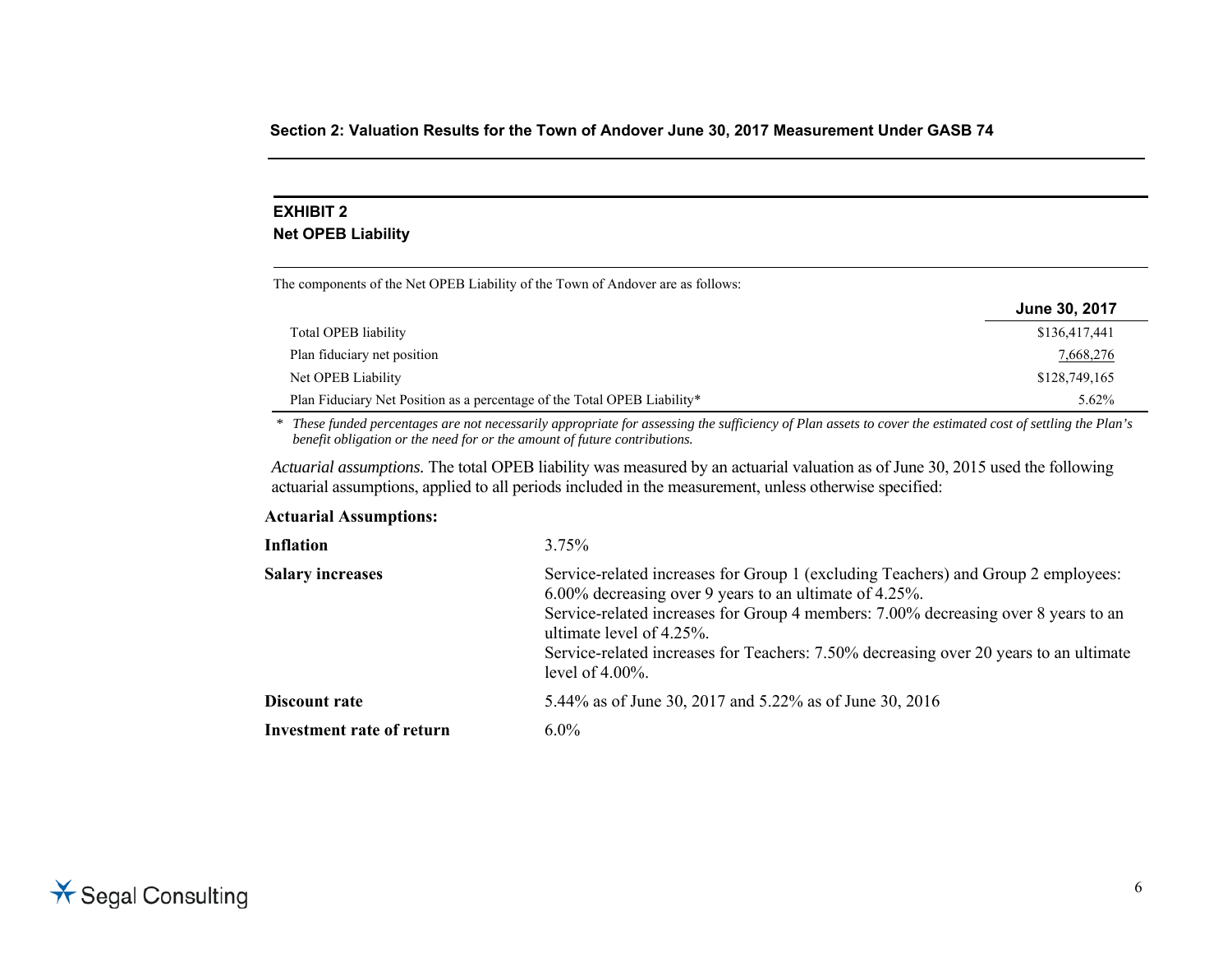#### **Health care trend rates**

| $0.00\%$ for 1 year then 5.00% for 1 year, then 7.00% decreasing by 0.50% for 4 years to<br>an ultimate level of 5.00%                                                                                                                       |
|----------------------------------------------------------------------------------------------------------------------------------------------------------------------------------------------------------------------------------------------|
| 3.62% for 1 year then 2.06% for 1 year then 8.00% decreasing by 0.50% for 6 years to<br>an ultimate level of 5.00%                                                                                                                           |
| 5.00%                                                                                                                                                                                                                                        |
| Non-Medicare and Medicare retiree contributions for medical and prescription drug<br>coverage are expected to increase with the respective medical trends shown above,<br>adjusted to reflect the change in retiree cost sharing provisions. |
|                                                                                                                                                                                                                                              |
|                                                                                                                                                                                                                                              |
| RP-2000 Employee Mortality Table projected generationally with Scale BB2D from<br>2009.                                                                                                                                                      |
| RP-2000 Healthy Annuitant Mortality Table projected generationally with Scale BB2D<br>from 2009                                                                                                                                              |
| RP-2000 Healthy Annuitant Mortality Table projected generationally with Scale BB2D<br>from 2015                                                                                                                                              |
| RP-2014 Employee Mortality Table projected generationally with Scale BB2D from<br>2014                                                                                                                                                       |
| RP-2014 Healthy Annuitant Mortality Table projected generationally with Scale BB2D<br>from 2014                                                                                                                                              |
| RP-2014 Healthy Annuitant Mortality Table set forward 4 years projected<br>generationally with Scale BB2D from 2014                                                                                                                          |
|                                                                                                                                                                                                                                              |

Detailed information regarding all actuarial assumptions can be found in Section 3, Exhibit II.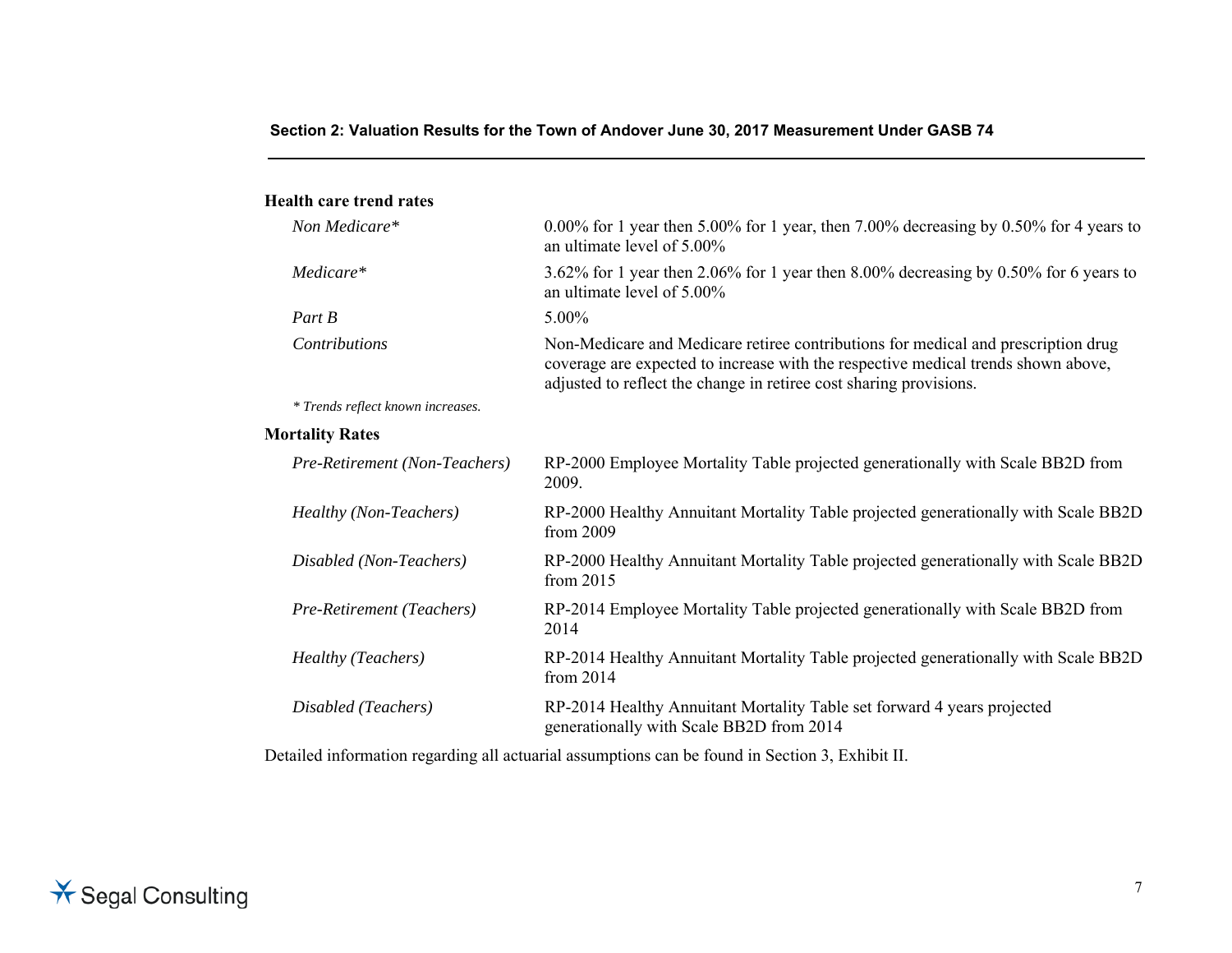#### **EXHIBIT 3**

#### **Determination of Discount Rate and Investment Rate of Return**

#### *DEVELOPMENT OF LONG-TERM RATE*

The long-term expected rate of return on OPEB plan investments was determined using a building block method in which best estimate ranges of expected future rates of return (expected returns, net of investment expense and inflation) are developed for each major asset class. These returns are combined to produce the long-term expected rate of return by weighting the expected future real rates of return by the actual asset allocation percentage and by adding expected inflation and subtracting expected investment expenses and a risk margin. The actual allocation and projected arithmetic real rates of return for each major asset class, after deducting inflation, but before investment expenses, used in the derivation of the long-term expected investment rate of return assumption are summarized below:

| <b>Asset Class</b>                     | Asset<br><b>Allocation</b> | <b>Long-Term Expected</b><br><b>Real Rate of Return</b> |
|----------------------------------------|----------------------------|---------------------------------------------------------|
| Domestic equity                        | 49.30%                     | $6.44\%$                                                |
| International developed markets equity | 11.05%                     | 7.40%                                                   |
| International emerging markets equity  | $1.65\%$                   | 9.42%                                                   |
| Core fixed income                      | 33.15%                     | $2.02\%$                                                |
| High-yield fixed income                | 4.85%                      | 4.43%                                                   |
| Total                                  | 100.00%                    |                                                         |

*Notes: Some asset classes in the target allocation have been combined.* 

Nature of Assets: The assets are in an irrevocable OPEB Trust and the majority are invested in the ICMA-RC.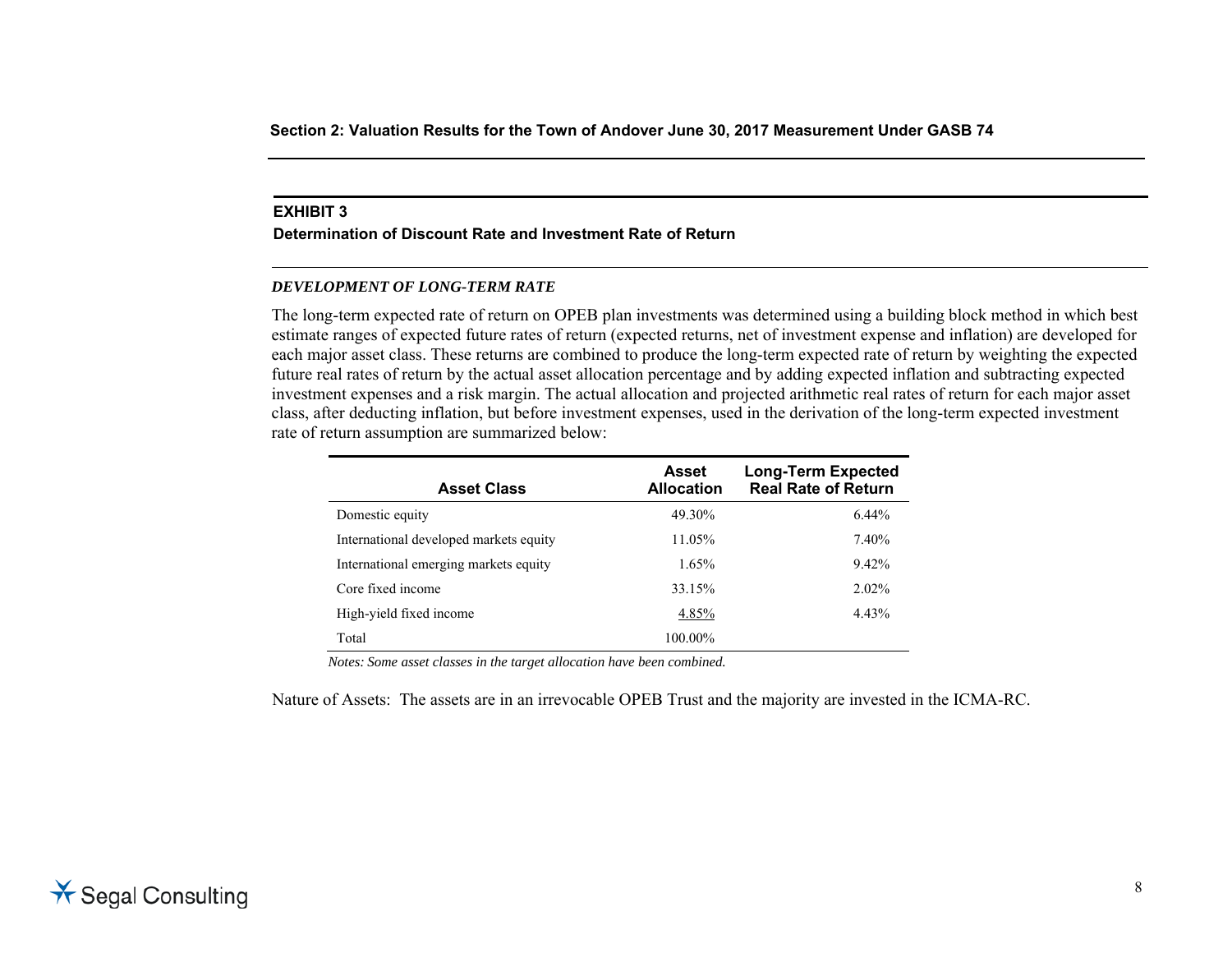# **EXHIBIT 4**

### **Sensitivity**

*Sensitivity of the net OPEB liability to changes in the discount rate.* The following presents the NOL of the Town of Andover as well as what the Town of Andover's NOL would be if it were calculated using a discount rate that is 1-percentage-point lower or 1-percentage-point higher than the current rate.

|                                                          | 1% Decrease in       | <b>Current Discount</b> | 1% Increase in       |
|----------------------------------------------------------|----------------------|-------------------------|----------------------|
|                                                          | <b>Discount Rate</b> | Rate                    | <b>Discount Rate</b> |
| Town of Andover's net OPEB liability as of June 30, 2017 | \$150,555,129        | \$128,749,165           | \$111,181,198        |

*Sensitivity of the net OPEB liability to changes in the healthcare cost trend rates.* The following presents the net OPEB liability of the Town of Andover, as well as what the Town of Andover's net OPEB liability would be if it were calculated using a healthcare cost trend rate that is 1-percentage-point lower or 1-percentage-point higher than the current rate:

|                                                          | 1% Decrease   | <b>Current Trend Rate</b> | 1% Increase   |
|----------------------------------------------------------|---------------|---------------------------|---------------|
| Town of Andover's net OPEB liability as of June 30, 2017 | \$109,793,537 | \$128,749,165             | \$152,792,462 |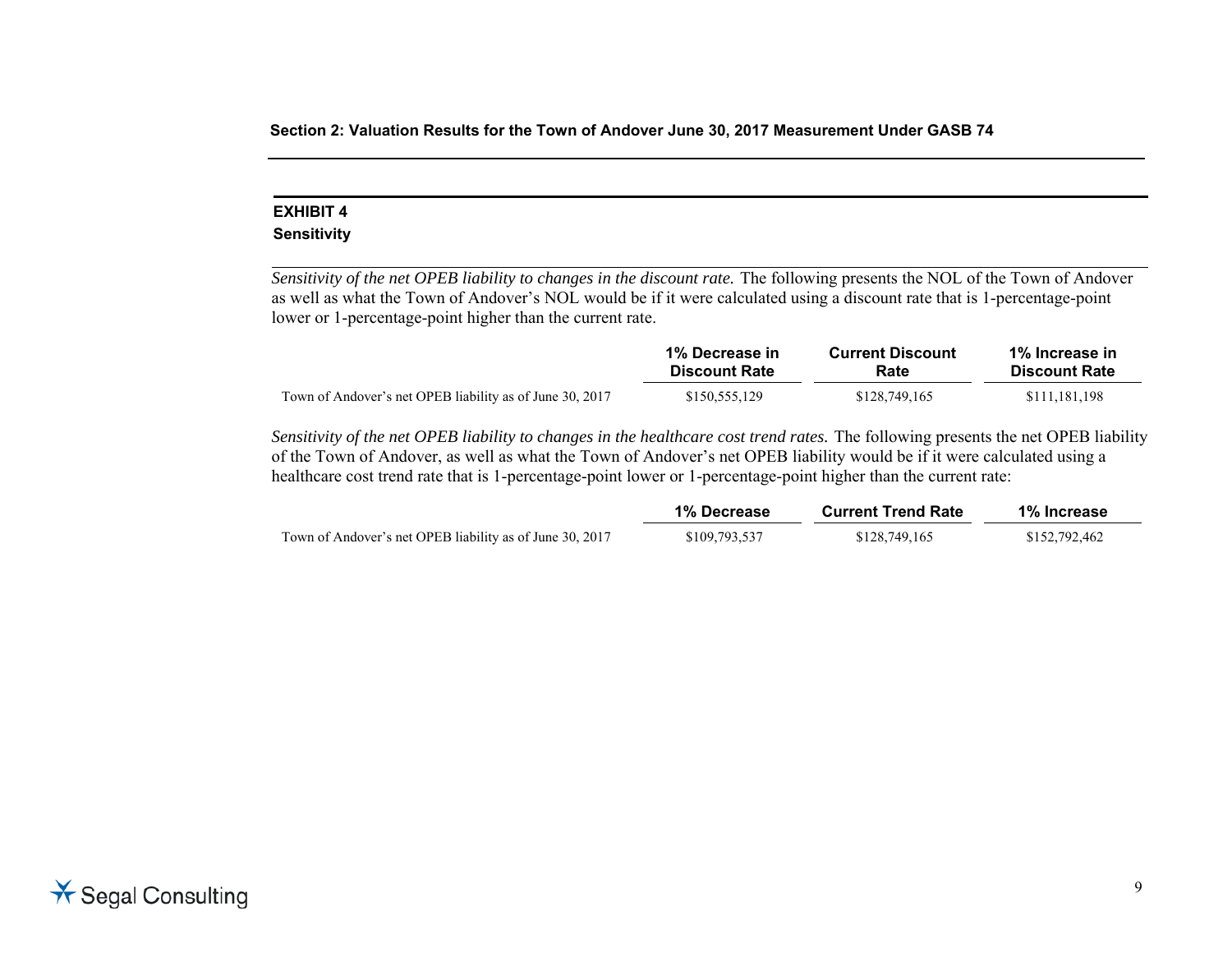#### **EXHIBIT 5**

# **Schedule of Changes in Net OPEB Liability – Last Ten Fiscal Years**

|                                                                              | Year End June 30, |      |      |      |      |      |                                                                                |      |      |      |
|------------------------------------------------------------------------------|-------------------|------|------|------|------|------|--------------------------------------------------------------------------------|------|------|------|
|                                                                              | 2017              | 2016 | 2015 | 2014 | 2013 | 2012 | 2011                                                                           | 2010 | 2009 | 2008 |
| <b>Total OPEB liability</b>                                                  |                   |      |      |      |      |      |                                                                                |      |      |      |
| Service cost                                                                 | \$5,605,421       |      |      |      |      |      |                                                                                |      |      |      |
| Interest                                                                     | 9,299,269         |      |      |      |      |      |                                                                                |      |      |      |
| Differences between expected and actual<br>experience                        | $\boldsymbol{0}$  |      |      |      |      |      |                                                                                |      |      |      |
| Changes of assumptions                                                       | $-6,594,974$      |      |      |      |      |      |                                                                                |      |      |      |
| Plan amendments                                                              | $-42,080,306$     |      |      |      |      |      |                                                                                |      |      |      |
| Benefit payments, including refunds of<br>member contributions               | $-4,647,800$      |      |      |      |      |      | (Historical information prior to implementation of GASB 74/75 is not required) |      |      |      |
| <b>Net change in Total OPEB Liability</b>                                    | $-$ \$38,418,390  |      |      |      |      |      |                                                                                |      |      |      |
| <b>Total OPEB Liability - beginning</b>                                      | 174,835,831       |      |      |      |      |      |                                                                                |      |      |      |
| Total OPEB Liability - ending (a)                                            | \$136,417,441     |      |      |      |      |      |                                                                                |      |      |      |
| <b>Plan Fiduciary Net Position</b>                                           |                   |      |      |      |      |      |                                                                                |      |      |      |
| Contributions - employer                                                     | \$6,150,379       |      |      |      |      |      |                                                                                |      |      |      |
| Contributions - employee                                                     | $\mathbf{0}$      |      |      |      |      |      |                                                                                |      |      |      |
| Net investment income                                                        | 730,781           |      |      |      |      |      |                                                                                |      |      |      |
| Benefit payments, including refunds of<br>member contributions               | $-4,647,800$      |      |      |      |      |      | (Historical information prior to implementation of GASB 74/75 is not required) |      |      |      |
| Administrative expenses                                                      | $\overline{0}$    |      |      |      |      |      |                                                                                |      |      |      |
| Net change in Fiduciary Net Position                                         | \$2,233,360       |      |      |      |      |      |                                                                                |      |      |      |
| <b>Plan Fiduciary Net Position - beginning</b>                               | 5,434,916         |      |      |      |      |      |                                                                                |      |      |      |
| Plan Fiduciary Net Position - ending (b)                                     | \$7,668,276       |      |      |      |      |      |                                                                                |      |      |      |
| Net OPEB liability – ending: $(a)-(b)$                                       | \$128,749,165     |      |      |      |      |      |                                                                                |      |      |      |
| Plan's fiduciary net position as a<br>percentage of the total OPEB liability | 5.62%             |      |      |      |      |      | (Historical information prior to implementation of GASB 74/75 is not required) |      |      |      |
| Covered-employee payroll                                                     | N/A               |      |      |      |      |      |                                                                                |      |      |      |
| Net OPEB liability as a percentage of<br>covered-employee payroll            | N/A               |      |      |      |      |      |                                                                                |      |      |      |

*Note: Please enter covered payroll for fiscal 2017.*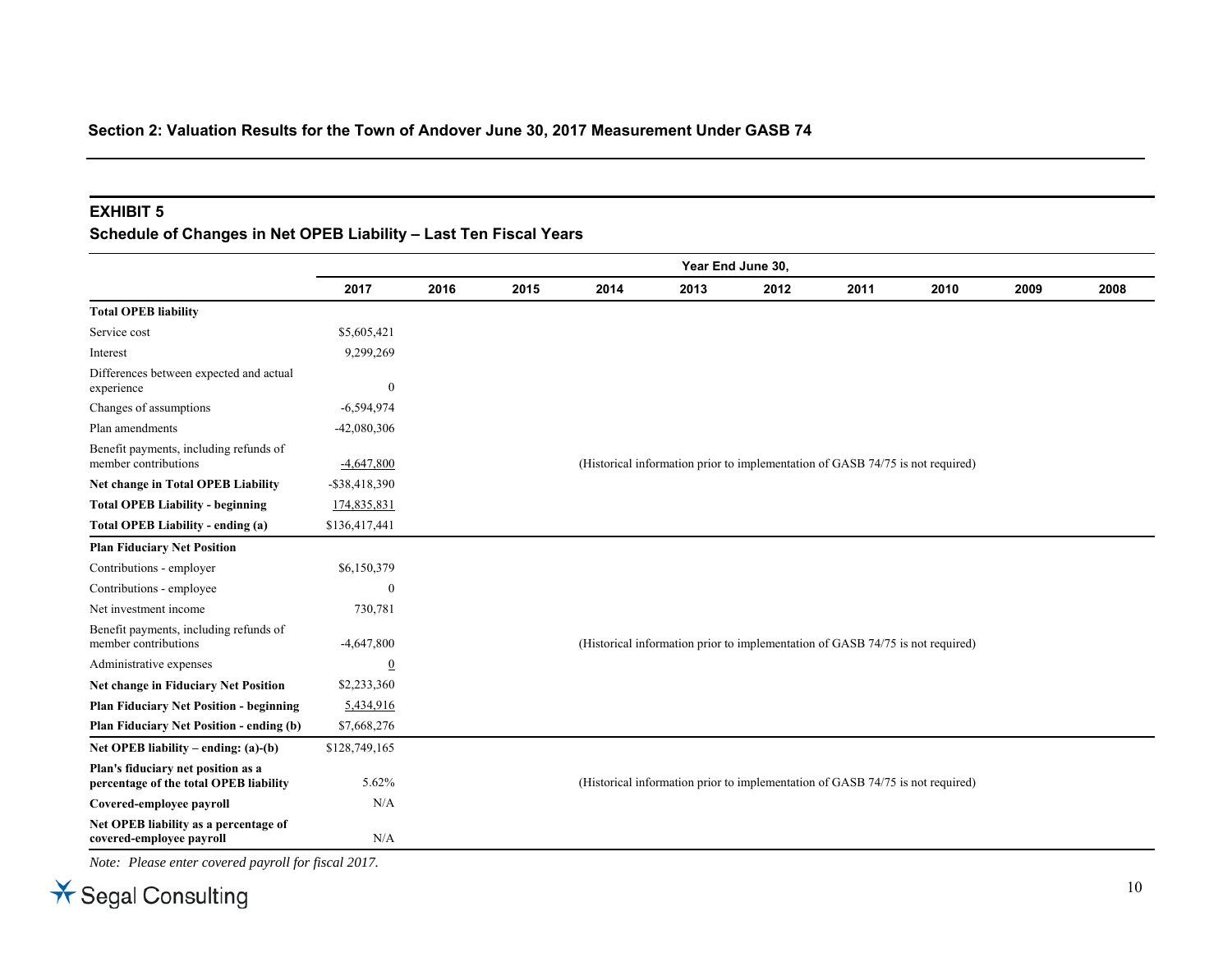#### **Notes to Schedule:**

| <i>Changes in Assumptions:</i> | The discount rate was increased from 5.22% to 5.44% as of June 30, 2017.                                                                                                                                    |
|--------------------------------|-------------------------------------------------------------------------------------------------------------------------------------------------------------------------------------------------------------|
| Changes in Plan Provisions:    | The total OPEB liability as of June 30, 2017 reflects the elimination of the Managed Blue for Seniors Plan and the change in the retiree<br>cost sharing for the non-Medicare plans beginning July 1, 2017. |

These plan changes were reflected through adjustments in the trend rates which also include known premium increases for fiscal 2017.

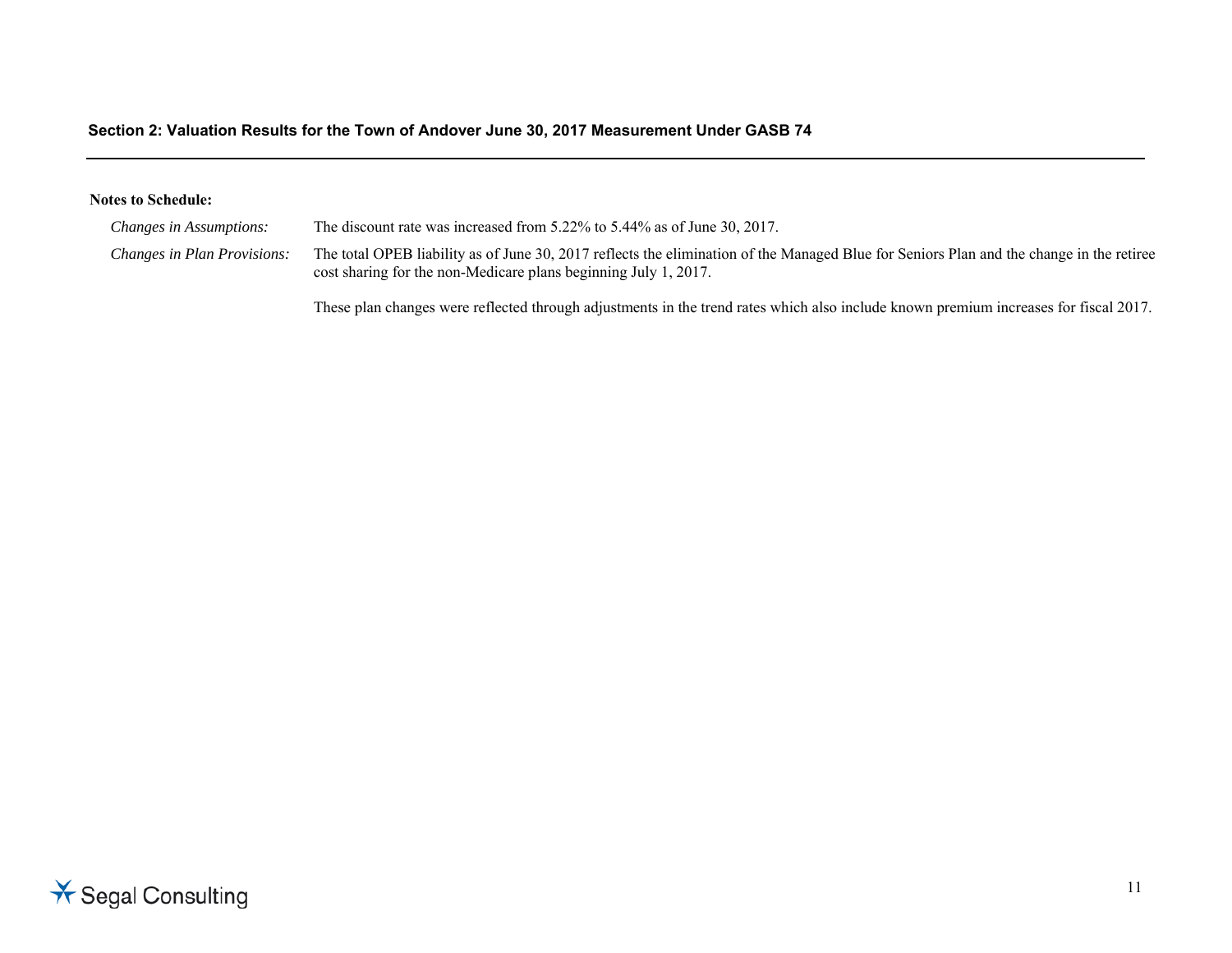#### **EXHIBIT 6**

### **Schedule of Contributions – Last Ten Fiscal Years**

|                                                                         | Year End June 30, |                                                                                |      |      |      |      |      |      |      |      |
|-------------------------------------------------------------------------|-------------------|--------------------------------------------------------------------------------|------|------|------|------|------|------|------|------|
|                                                                         | 2017              | 2016                                                                           | 2015 | 2014 | 2013 | 2012 | 2011 | 2010 | 2009 | 2008 |
| Actuarially determined contribution                                     | \$9,437,501       |                                                                                |      |      |      |      |      |      |      |      |
| Contributions in relation to the actuarially<br>determined contribution | 6,150,379         |                                                                                |      |      |      |      |      |      |      |      |
| Contribution deficiency (excess)                                        | \$3,283,122       |                                                                                |      |      |      |      |      |      |      |      |
| Covered-employee payroll                                                | N/A               |                                                                                |      |      |      |      |      |      |      |      |
| Contributions as a percentage of covered-<br>employee payroll           | N/A               | (Historical information prior to implementation of GASB 74/75 is not required) |      |      |      |      |      |      |      |      |

*Note: Please enter covered payroll for fiscal 2017.* 

#### **Notes to Schedule:**

Methods and assumptions used to establish "actuarially determined contribution" rates:

| Valuation date:                | Actuarially determined contribution for fiscal year ending June 30, 2017 was determined with the June 30, 2015 actuarial valuation, reflecting<br>the elimination of the Managed Blue for Seniors Plan, the known increases in the premiums for fiscal 2017 for both the Medicare and non-<br>Medicare plans, and the change in the cost sharing for the non-Medicare plans beginning July 1, 2017. |
|--------------------------------|-----------------------------------------------------------------------------------------------------------------------------------------------------------------------------------------------------------------------------------------------------------------------------------------------------------------------------------------------------------------------------------------------------|
| Actuarial cost method:         | Entry Age Normal – Level percentage of payroll                                                                                                                                                                                                                                                                                                                                                      |
| Amortization method:           | Level percent of payroll                                                                                                                                                                                                                                                                                                                                                                            |
| Remaining amortization period: | 30 years open as of July 1, 2016                                                                                                                                                                                                                                                                                                                                                                    |
| Asset valuation method:        | Market value                                                                                                                                                                                                                                                                                                                                                                                        |
| Discount rate:                 | 5.44%                                                                                                                                                                                                                                                                                                                                                                                               |
| Inflation:                     | 3.75%                                                                                                                                                                                                                                                                                                                                                                                               |
| Health Care Cost Trend:        |                                                                                                                                                                                                                                                                                                                                                                                                     |
| Non Medicare*                  | $0.00\%$ for 1 year then 5.00% for 1 year, then 7.00% decreasing by 0.50% for 4 years to an ultimate level of 5.00%                                                                                                                                                                                                                                                                                 |
| Medicare*                      | 3.62% for 1 year then 2.06% for 1 year then 8.00% decreasing by 0.50% for 6 years to an ultimate level of 5.00%                                                                                                                                                                                                                                                                                     |
| Part B                         | 5.00%                                                                                                                                                                                                                                                                                                                                                                                               |
| <b>Contributions</b>           | Non-Medicare and Medicare retiree contributions for medical and prescription drug coverage are expected to increase with the respective<br>medical trends shown above, adjusted to reflect the change in retiree cost sharing provisions.                                                                                                                                                           |

*\* Trends reflect known increases.*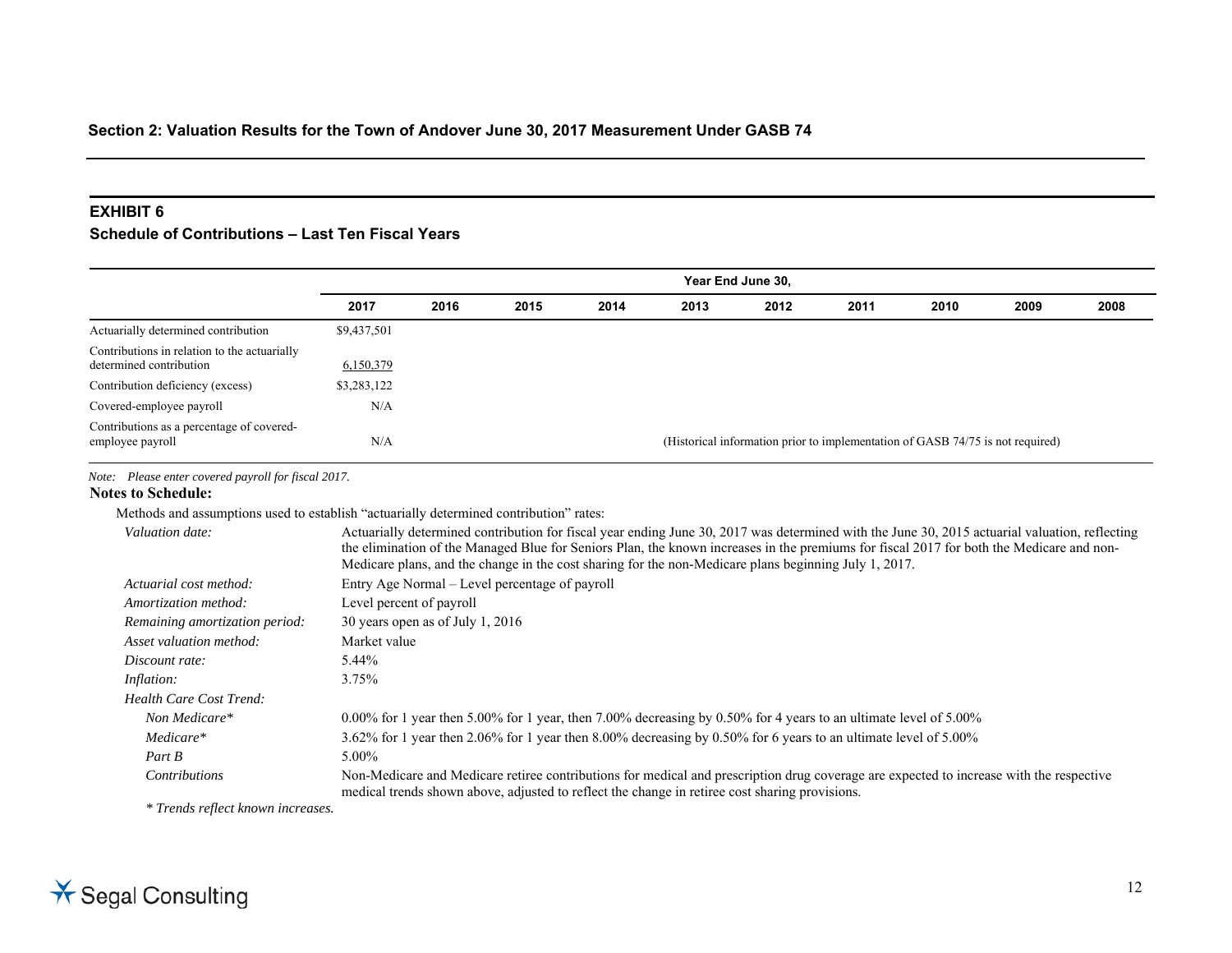# *Mortality Rates*

| Pre-Retirement (Non-Teachers)    | RP-2000 Employee Mortality Table projected generationally with Scale BB2D from 2009                              |
|----------------------------------|------------------------------------------------------------------------------------------------------------------|
| Healthy (Non-Teachers)           | RP-2000 Healthy Annuitant Mortality Table projected generationally with Scale BB2D from 2009                     |
| Disabled (Non-Teachers)          | RP-2000 Healthy Annuitant Mortality Table projected generationally with Scale BB2D from 2015                     |
| <b>Pre-Retirement (Teachers)</b> | RP-2014 Employee Mortality Table projected generationally with Scale BB2D from 2014                              |
| Healthy (Teachers)               | RP-2014 Healthy Annuitant Mortality Table projected generationally with Scale BB2D from 2014                     |
| Disabled (Teachers)              | RP-2014 Healthy Annuitant Mortality Table set forward 4 years projected generationally with Scale BB2D from 2014 |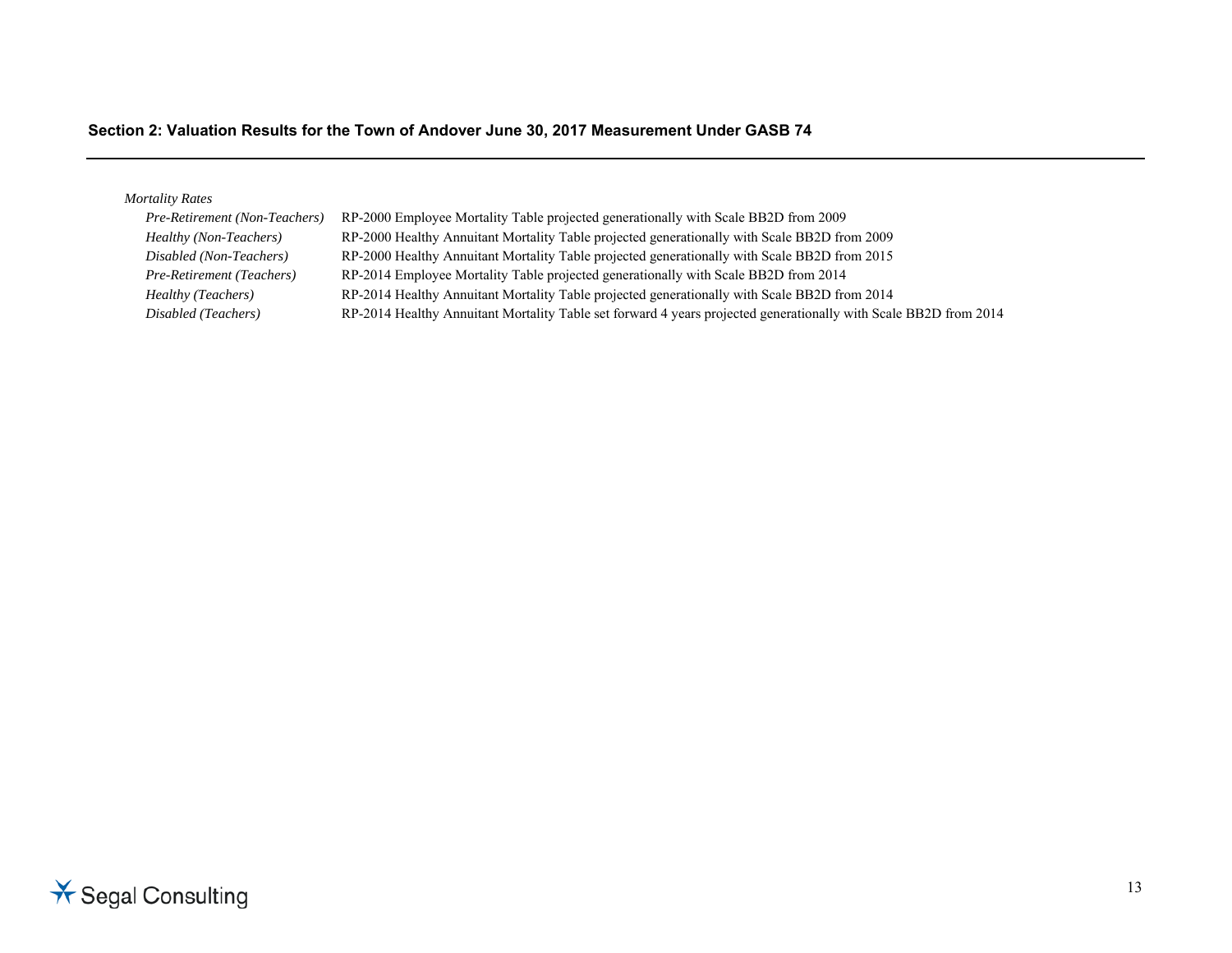# **EXHIBIT I Actuarial Assumptions and Methods**<sup>∗</sup>

| Data:                               | Detailed census data, premium rates, and summary plan descriptions for postemployment<br>welfare benefits were provided by the Town of Andover.                                                                                                                                                                                                                                                                                                                                                                                                                                                                                                                       |  |  |  |  |
|-------------------------------------|-----------------------------------------------------------------------------------------------------------------------------------------------------------------------------------------------------------------------------------------------------------------------------------------------------------------------------------------------------------------------------------------------------------------------------------------------------------------------------------------------------------------------------------------------------------------------------------------------------------------------------------------------------------------------|--|--|--|--|
| <b>Actuarial Cost Method:</b>       | Entry Age Normal – Level percentage of payroll.                                                                                                                                                                                                                                                                                                                                                                                                                                                                                                                                                                                                                       |  |  |  |  |
| <b>Per Capita Cost Development:</b> | Per capita costs were based on the working rates effective July 1, 2015 for the self-funded<br>non-Medicare plans, the working rates effective January 1, 2015 and January 1, 2016 for<br>the self-funded Medex plan, and the premium rates effective January 1, 2015 and<br>January 1, 2016 for the insured Managed Blue for Seniors plan. Premiums were<br>combined by taking a weighted average based on the number of participants in each plan,<br>and were then trended to the midpoint of the valuation year at assumed trend rates.<br>Actuarial factors were applied to the premium to estimate individual retiree and spouse<br>costs by age and by gender. |  |  |  |  |
|                                     | Note that the working rates for self-funded plans were provided by the Town.<br>Documentation of the rate development process was not available. We have not verified<br>the reasonableness of the working rates with regards to the actual costs of the self-funded<br>plans.                                                                                                                                                                                                                                                                                                                                                                                        |  |  |  |  |
| <b>Valuation Date:</b>              | June 30, 2015                                                                                                                                                                                                                                                                                                                                                                                                                                                                                                                                                                                                                                                         |  |  |  |  |
| <b>Roll-Forward Techniques:</b>     | These results are based on Actuarial Valuation and Review of Other Postretirement<br>Welfare Benefits (OPEB) as of June 30, 2015, dated March 15, 2016, completed by Segal<br>Consulting, adjusted forward using standard actuarial techniques to determine the Total<br>OPEB Liability as of the June 30, 2017 measurement date and the Actuarially<br>Determined Contribution for the fiscal year ending June 30, 2017.                                                                                                                                                                                                                                             |  |  |  |  |

∗ *Used in the Town of Andover Actuarial Valuation and Review of Other Postemployment Benefits (OPEB) as of June 30, 2015.*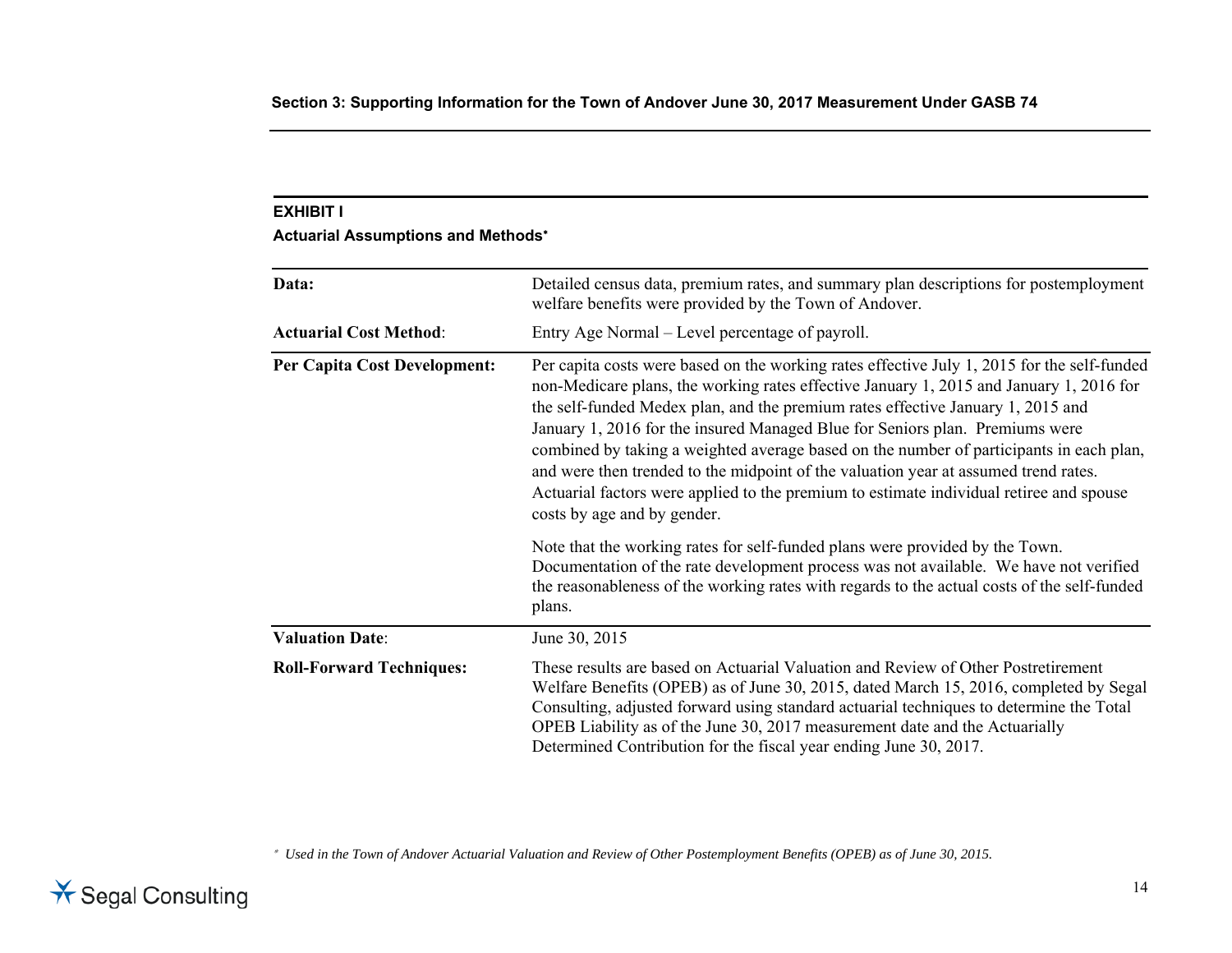| <b>Expected Return Assets:</b> | $6.00\%$                                                                                                                                                                                                                                                                                                                                                                                                                                                                                                                  |
|--------------------------------|---------------------------------------------------------------------------------------------------------------------------------------------------------------------------------------------------------------------------------------------------------------------------------------------------------------------------------------------------------------------------------------------------------------------------------------------------------------------------------------------------------------------------|
|                                | The long-term expected rate of return on OPEB investments was determined using a<br>building-block method in which best-estimate ranges of expected future real rates of<br>return (expected returns, net of pension plan investment expense and inflation) are<br>developed for each major asset class. These ranges are combined to produce a long-term<br>expected rate of return by weighting the expected future real rates of return by the target<br>asset allocation percentage and by adding expected inflation. |
| <b>Discount Rate:</b>          | 5.44% as of June 30, 2017 and 5.22% as of June 30, 2016                                                                                                                                                                                                                                                                                                                                                                                                                                                                   |
|                                | The discount rate is a blend of the long-term expected rate of return on OPEB Trust<br>assets and a yield or index rate for 20-year, tax-exempt general obligation municipal<br>bonds with an average rate of AA/Aa or higher as shown in the Bond Buyer 20-Bond<br>General Obligation Index $(3.58\%$ as of June $30,2017$ and $2.85\%$ as of June 30, 2016).<br>The blending is based on the sufficiency of projected assets to make projected benefit<br>payments.                                                     |
| <b>Salary Increases:</b>       | Group 1 (excluding Teachers) and Group 2 employees: 6.00% decreasing over 9 years to<br>an ultimate of 4.25%.<br>Service related increases for Group 4 members: 7.00% decreasing over 8 years to an<br>ultimate level of 4.25%.<br>Service-related increases for Teachers: 7.50% decreasing over 20 years to an ultimate<br>level of $4.00\%$ .                                                                                                                                                                           |
| <b>Asset Valuation Method:</b> | Market Value                                                                                                                                                                                                                                                                                                                                                                                                                                                                                                              |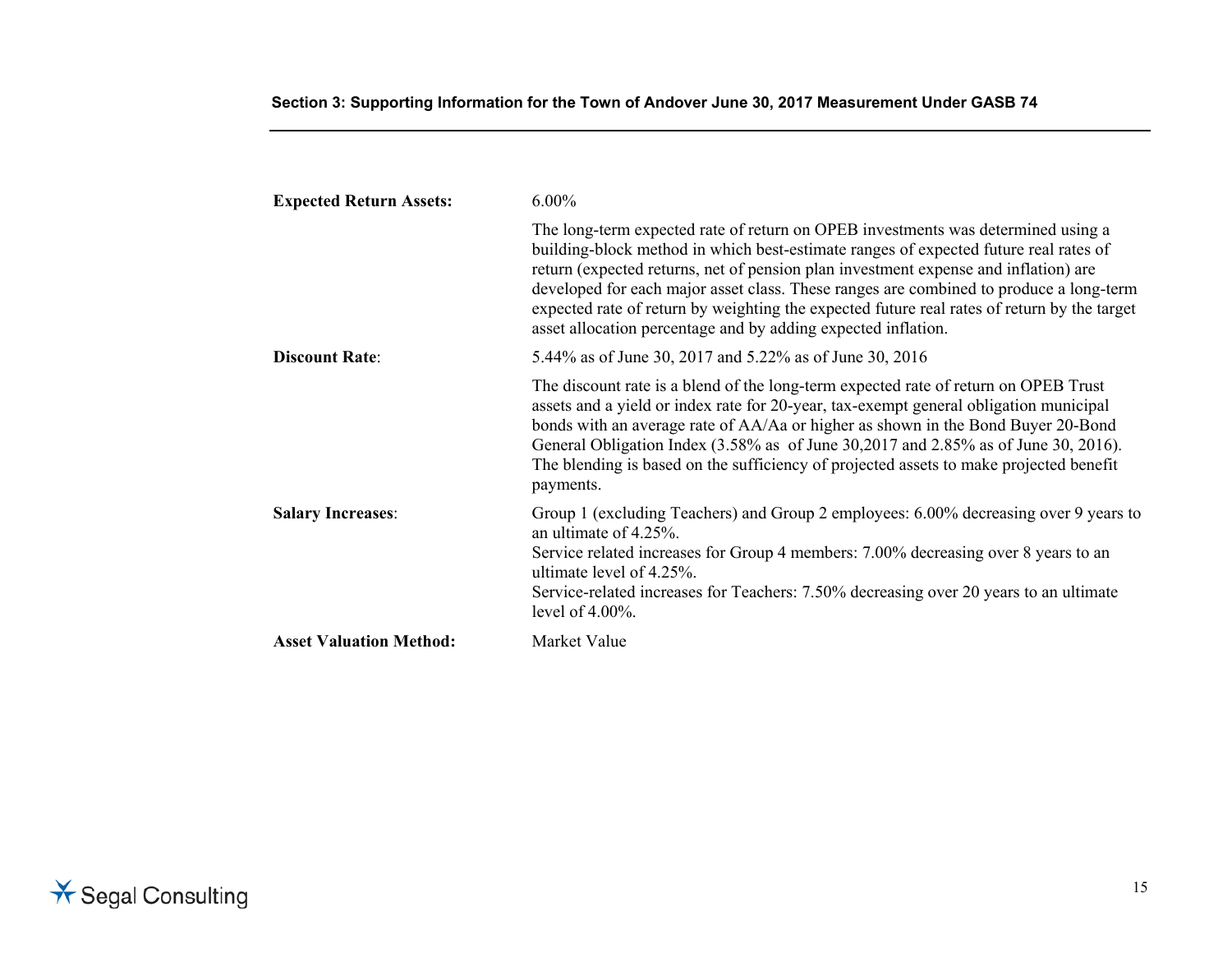|  |  |  | Section 3: Supporting Information for the Town of Andover June 30, 2017 Measurement Under GASB 74 |  |
|--|--|--|---------------------------------------------------------------------------------------------------|--|
|  |  |  |                                                                                                   |  |

| <b>Mortality Rates:</b>       |                                                                                                                                                                                                                                                                                                                                                                                       |
|-------------------------------|---------------------------------------------------------------------------------------------------------------------------------------------------------------------------------------------------------------------------------------------------------------------------------------------------------------------------------------------------------------------------------------|
| Pre-Retirement (Non-Teachers) | RP-2000 Employee Mortality Table projected generationally with Scale BB2D from<br>2009                                                                                                                                                                                                                                                                                                |
| <i>Healthy (Non-Teachers)</i> | RP-2000 Healthy Annuitant Mortality Table projected generationally with Scale<br>BB <sub>2</sub> D from 2009                                                                                                                                                                                                                                                                          |
| Disabled (Non-Teachers)       | RP-2000 Healthy Annuitant Mortality Table projected generationally with Scale<br>BB <sub>2</sub> D from 2015                                                                                                                                                                                                                                                                          |
| Pre-Retirement (Teachers)     | RP-2014 Employee Mortality Table projected generationally with Scale BB2D from<br>2014                                                                                                                                                                                                                                                                                                |
| <i>Healthy (Teachers)</i>     | RP-2014 Healthy Annuitant Mortality Table projected generationally with Scale<br>BB <sub>2</sub> D from 2014                                                                                                                                                                                                                                                                          |
| Disabled (Teachers)           | RP-2014 Healthy Annuitant Mortality Table set forward 4 years projected<br>generationally with Scale BB2D from 2014                                                                                                                                                                                                                                                                   |
|                               | The underlying tables with generational projection to the ages of participants as of the<br>measurement date reasonably reflect the mortality experience of the plan as of the<br>measurement date. The mortality tables were then adjusted to future years using<br>generational projection to reflect future mortality improvement between the<br>measurement date and those years. |

**Non-Teacher Annuitant Mortality Rates:** 

|     | Rate per year (%) |        |  |
|-----|-------------------|--------|--|
| Age | <b>Male</b>       | Female |  |
| 60  | 0.82              | 0.62   |  |
| 70  | 2.22              | 1.67   |  |
| 80  | 6.44              | 4.59   |  |
| 90  | 18.34             | 13.17  |  |

*Note: Rates shown are before generational projection.*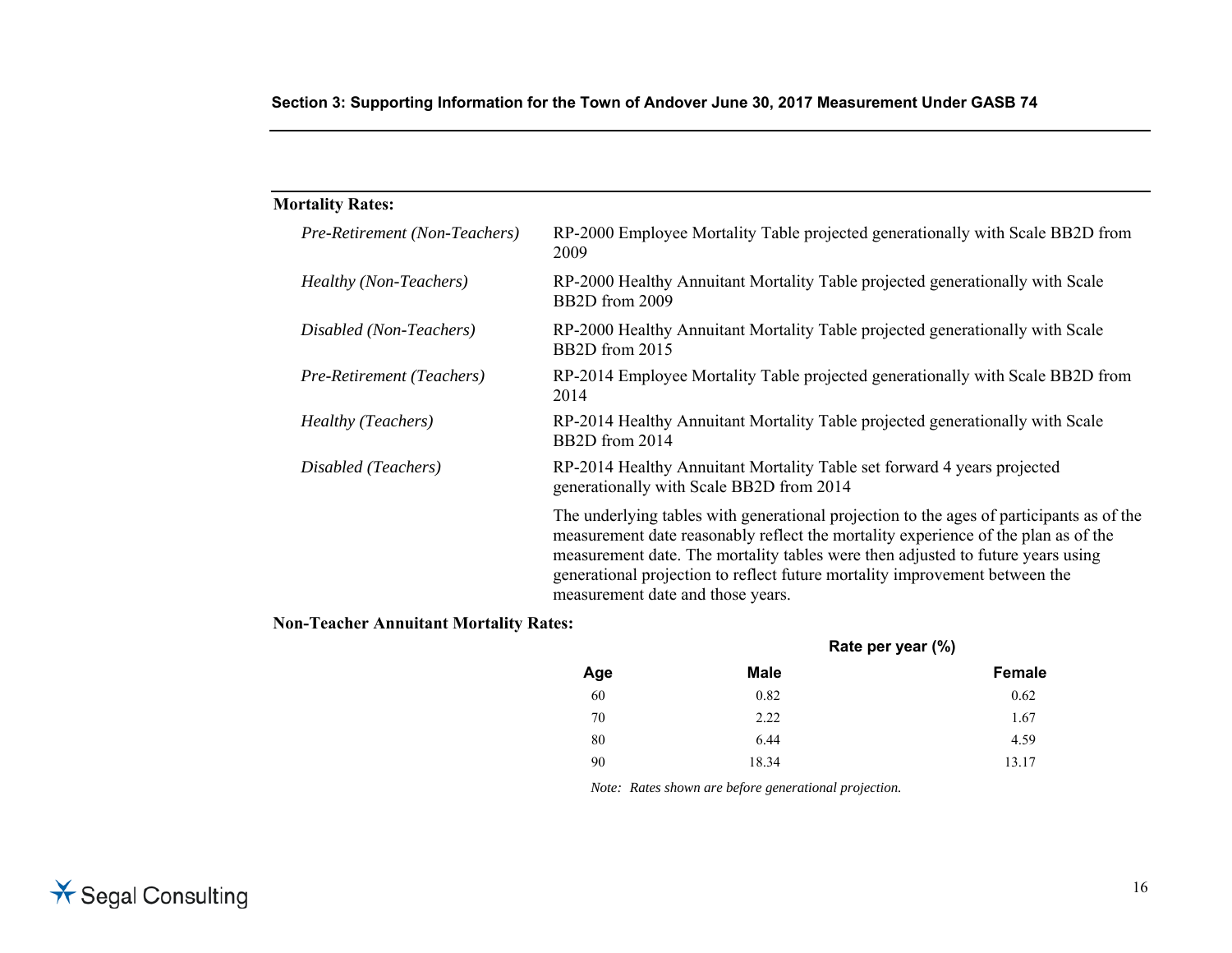## **Teacher Annuitant Mortality Rates:**

|     |             | Rate per year (%) |
|-----|-------------|-------------------|
| Age | <b>Male</b> | Female            |
| 60  | 0.78        | 0.52              |
| 70  | 1.68        | 1.29              |
| 80  | 4.47        | 3.48              |
| 90  | 13.59       | 10.17             |
|     |             |                   |

*Note: Rates shown are before generational projection.* 

**Termination Rates before Retirement: Groups 1 and 2 (excluding Teachers) - Rate per year (%)** 

| <b>Mortality</b> |             |        |                   |  |  |
|------------------|-------------|--------|-------------------|--|--|
| Age              | <b>Male</b> | Female | <b>Disability</b> |  |  |
| 20               | 0.03        | 0.02   | $0.01\,$          |  |  |
| 25               | 0.04        | 0.02   | 0.02              |  |  |
| $30\,$           | 0.04        | 0.03   | 0.03              |  |  |
| 35               | $0.08\,$    | 0.05   | 0.05              |  |  |
| 40               | 0.11        | 0.07   | 0.10              |  |  |
| 45               | 0.15        | 0.11   | 0.15              |  |  |
| 50               | 0.21        | 0.17   | 0.19              |  |  |
| 55               | 0.30        | 0.25   | 0.24              |  |  |
| 60               | 0.49        | 0.39   | 0.28              |  |  |

*Notes: Mortality rates shown are before generational projection.* 

*55% of the rates shown represent accidental disability and death.*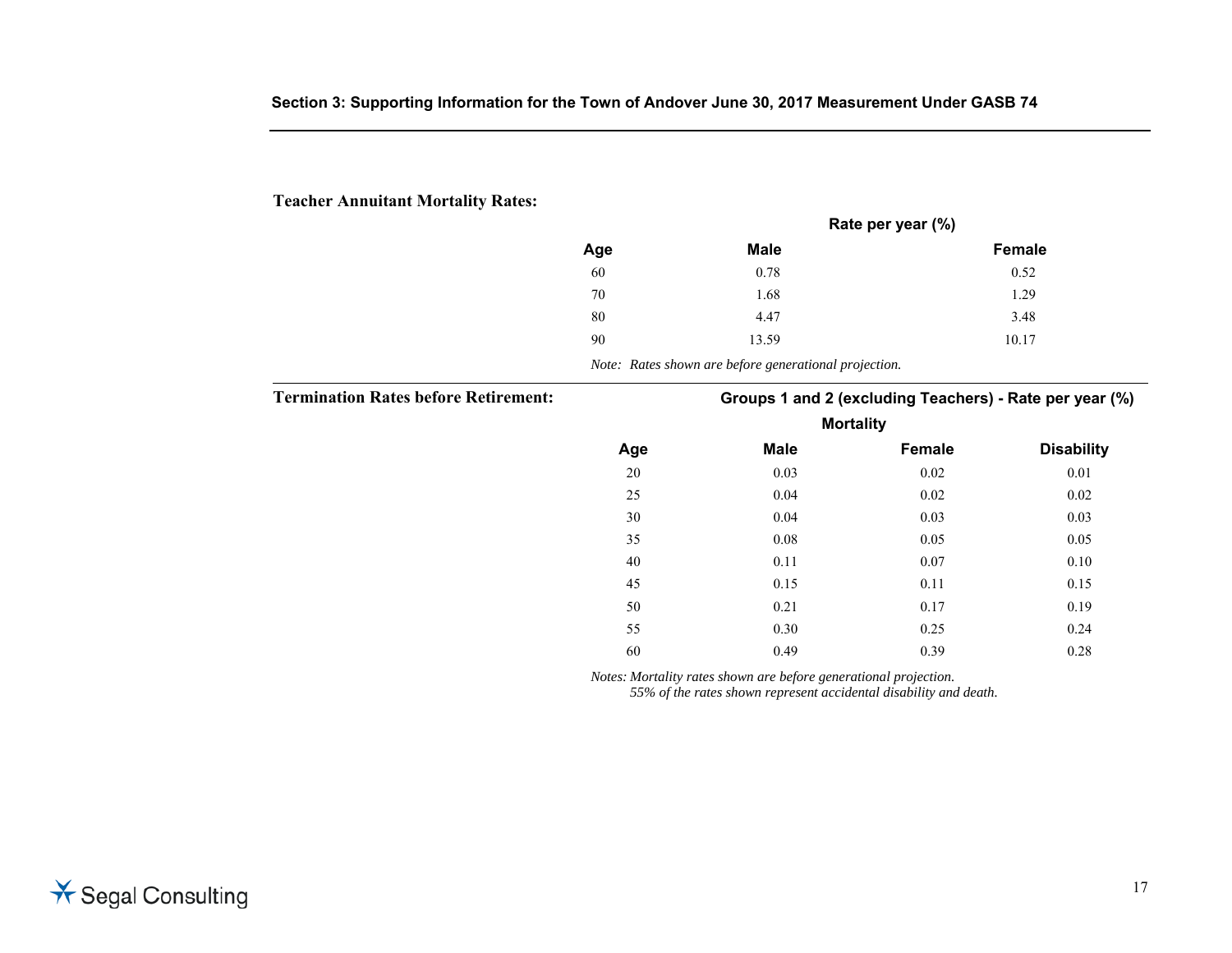|        | Group $4$ – Rate per year $(\%)$ |                  |                   |  |  |  |  |
|--------|----------------------------------|------------------|-------------------|--|--|--|--|
|        |                                  | <b>Mortality</b> |                   |  |  |  |  |
| Age    | <b>Male</b>                      | Female           | <b>Disability</b> |  |  |  |  |
| 20     | 0.03                             | 0.02             | 0.10              |  |  |  |  |
| 25     | 0.04                             | 0.02             | 0.20              |  |  |  |  |
| 30     | 0.04                             | 0.03             | 0.30              |  |  |  |  |
| 35     | $0.08\,$                         | 0.05             | 0.30              |  |  |  |  |
| $40\,$ | 0.11                             | 0.07             | 0.30              |  |  |  |  |
| 45     | 0.15                             | 0.11             | 1.00              |  |  |  |  |
| 50     | 0.21                             | 0.17             | 1.25              |  |  |  |  |
| 55     | 0.30                             | 0.25             | 1.20              |  |  |  |  |
| 60     | 0.49                             | 0.39             | 0.85              |  |  |  |  |
|        |                                  |                  |                   |  |  |  |  |

*Notes: Mortality rates shown are before generational projection. 90% of the rates shown represent accidental disability and death.*

### **Teachers – Rate per year (%)**

| Age    | <b>Male</b> | Female   | <b>Disability</b> |  |  |
|--------|-------------|----------|-------------------|--|--|
| $20\,$ | 0.04        | $0.02\,$ | $0.00\,$          |  |  |
| 25     | 0.05        | 0.02     | 0.01              |  |  |
| 30     | 0.05        | 0.02     | 0.01              |  |  |
| 35     | 0.05        | 0.03     | 0.01              |  |  |
| $40\,$ | 0.06        | 0.04     | 0.01              |  |  |
| 45     | 0.10        | 0.07     | 0.03              |  |  |
| 50     | 0.17        | 0.11     | 0.05              |  |  |
| 55     | 0.28        | 0.17     | 0.07              |  |  |
| 60     | 0.47        | 0.24     | 0.07              |  |  |
|        |             |          | <b>Mortality</b>  |  |  |

*Notes: Mortality rates shown are before generational projection.* 

*35% of the rates shown represent accidental disability.* 

*55% of the death rates shown represent accidental death.*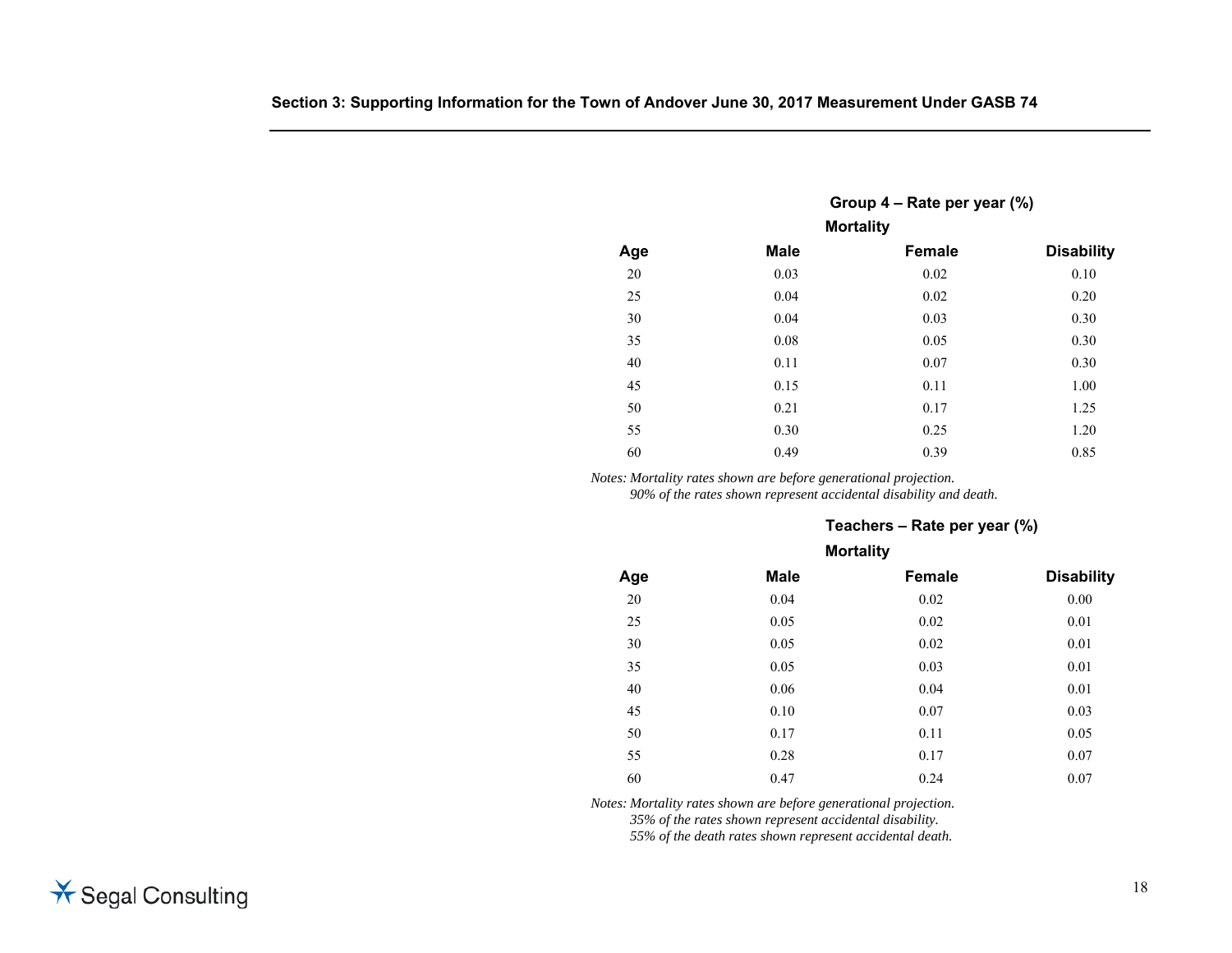| <b>Withdrawal Rates:</b> |                              | Rate per year (%) |                                 |                              |          |                                                                    |         |  |  |
|--------------------------|------------------------------|-------------------|---------------------------------|------------------------------|----------|--------------------------------------------------------------------|---------|--|--|
|                          | Groups 1 and 2<br>(excluding |                   |                                 |                              |          |                                                                    |         |  |  |
|                          | <b>Years of Service</b>      |                   | Teachers)                       | <b>Years of Service</b>      |          |                                                                    | Group 4 |  |  |
|                          | $\boldsymbol{0}$             |                   | 15.0                            |                              | $0 - 10$ |                                                                    | 1.5     |  |  |
|                          | $\mathbf{1}$                 |                   | 12.0                            |                              | $11+$    |                                                                    | $0.0\,$ |  |  |
|                          | $\sqrt{2}$                   |                   | 10.0                            |                              |          |                                                                    |         |  |  |
|                          | $\mathfrak{Z}$               |                   | 9.0                             |                              |          |                                                                    |         |  |  |
|                          | 4                            |                   | $8.0\,$                         |                              |          |                                                                    |         |  |  |
|                          | $\sqrt{5}$                   |                   | 7.6                             |                              |          |                                                                    |         |  |  |
|                          | 6                            |                   | $7.5$                           |                              |          |                                                                    |         |  |  |
|                          | $\boldsymbol{7}$             |                   | 6.7<br>6.3<br>5.9<br>5.4<br>5.0 |                              |          |                                                                    |         |  |  |
|                          | $\,8\,$                      |                   |                                 |                              |          |                                                                    |         |  |  |
|                          | 9                            |                   |                                 |                              |          |                                                                    |         |  |  |
|                          | $10\,$                       |                   |                                 |                              |          |                                                                    |         |  |  |
|                          | 11                           |                   |                                 |                              |          |                                                                    |         |  |  |
|                          | 12                           |                   | 4.6                             |                              |          |                                                                    |         |  |  |
|                          | 13                           |                   | 4.1                             |                              |          |                                                                    |         |  |  |
|                          | 14                           |                   | 3.7                             |                              |          |                                                                    |         |  |  |
|                          | 15                           |                   | 3.3                             |                              |          |                                                                    |         |  |  |
|                          | $16 - 20$                    |                   | 2.0                             |                              |          |                                                                    |         |  |  |
| <b>Withdrawal Rates:</b> | $21 - 29$                    |                   | $1.0\,$                         |                              |          |                                                                    |         |  |  |
|                          | $30+$                        |                   | $0.0\,$                         |                              |          |                                                                    |         |  |  |
|                          |                              |                   |                                 | Teachers - Rate per year (%) |          |                                                                    |         |  |  |
|                          |                              |                   |                                 |                              |          | 0 - 4 Years of Service 5 - 9 Years of Service 10+ Years of Service |         |  |  |
|                          | Age                          | <b>Male</b>       | Female                          | <b>Male</b>                  | Female   | <b>Male</b>                                                        | Female  |  |  |
|                          | $20\,$                       | 13.0              | $10.0\,$                        | 5.5                          | $7.0\,$  | 1.5                                                                | 5.0     |  |  |
|                          | 30                           | 15.0              | 15.0                            | 5.4                          | $8.8\,$  | 1.5                                                                | 4.5     |  |  |
|                          | 40                           | 13.3              | 10.5                            | 5.2                          | 5.0      | 1.7                                                                | 2.2     |  |  |
|                          | 50                           | 16.2              | 9.8                             | 7.0                          | 5.0      | 2.3                                                                | 2.0     |  |  |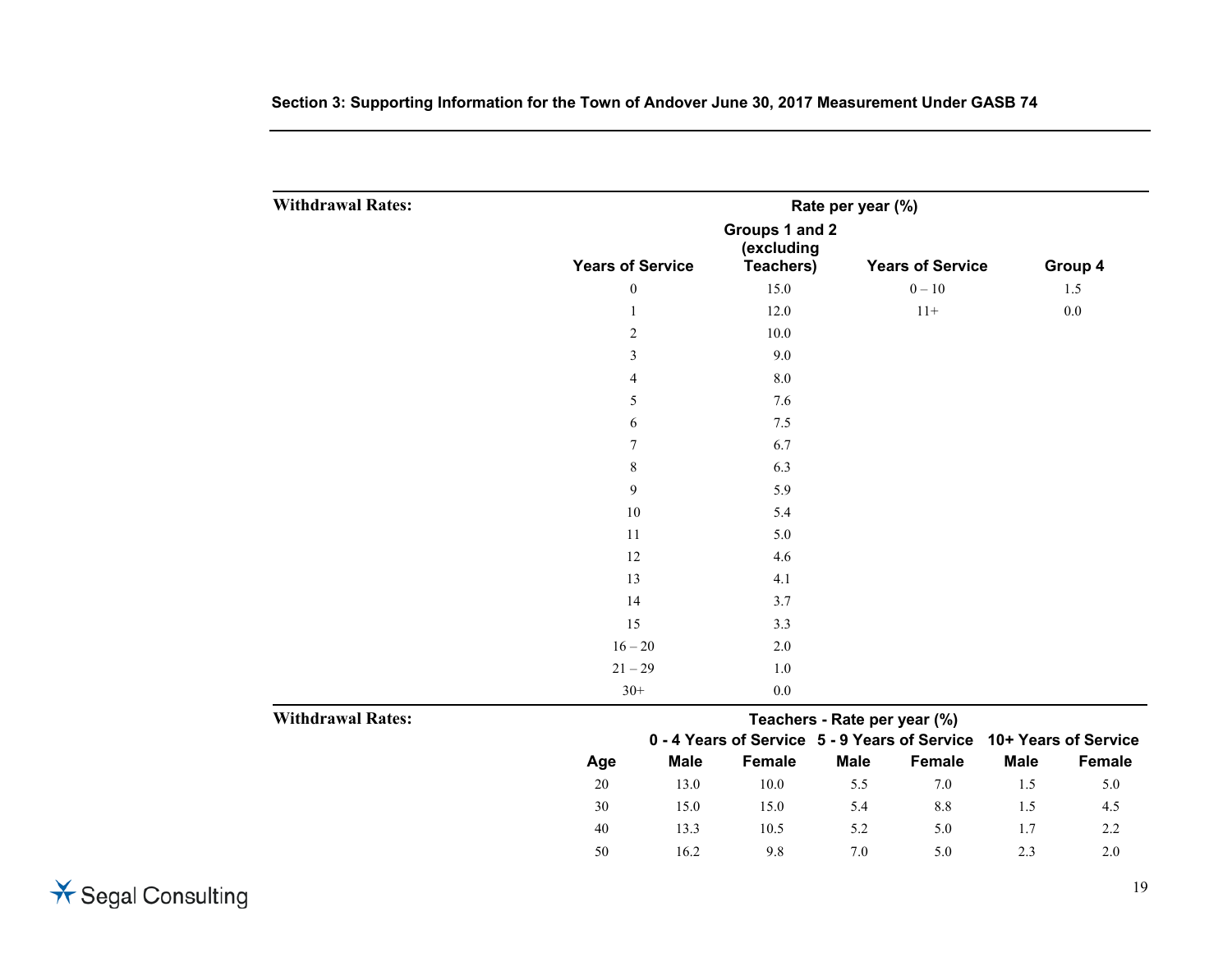**Retirement Rates:** 

| Groups 1 and 2 (excluding Teachers) |             |        |          |  |
|-------------------------------------|-------------|--------|----------|--|
| Age                                 | <b>Male</b> | Female | Group 4  |  |
| $45 - 49$                           |             | - -    | 1.0%     |  |
| $50\,$                              | 1.0         | 1.5    | 2.0      |  |
| 51                                  | 1.0         | 1.5    | 2.0      |  |
| 52                                  | 1.0         | 2.0    | 2.0      |  |
| 53                                  | 1.0         | 2.5    | 5.0      |  |
| 54                                  | 2.0         | 2.5    | 7.5      |  |
| 55                                  | $2.0\,$     | 5.5    | 15.0     |  |
| 56                                  | 2.5         | 6.5    | $10.0\,$ |  |
| 57                                  | 2.5         | 6.5    | $10.0\,$ |  |
| 58                                  | 5.0         | 6.5    | 10.0     |  |
| 59                                  | 6.5         | 6.5    | 15.0     |  |
| 60                                  | 12.0        | 5.0    | 20.0     |  |
| 61                                  | 20.0        | 13.0   | 20.0     |  |
| 62                                  | 30.0        | 15.0   | 25.0     |  |
| 63                                  | 25.0        | 12.5   | 25.0     |  |
| 64                                  | 22.0        | 18.0   | 30.0     |  |
| 65                                  | 40.0        | 15.0   | 100.0    |  |
| 66                                  | 25.0        | 20.0   | 100.0    |  |
| 67                                  | 25.0        | 20.0   | 100.0    |  |
| 68                                  | 30.0        | 25.0   | 100.0    |  |
| 69                                  | $30.0\,$    | 20.0   | 100.0    |  |
| 70                                  | 100.0       | 100.0  | 100.0    |  |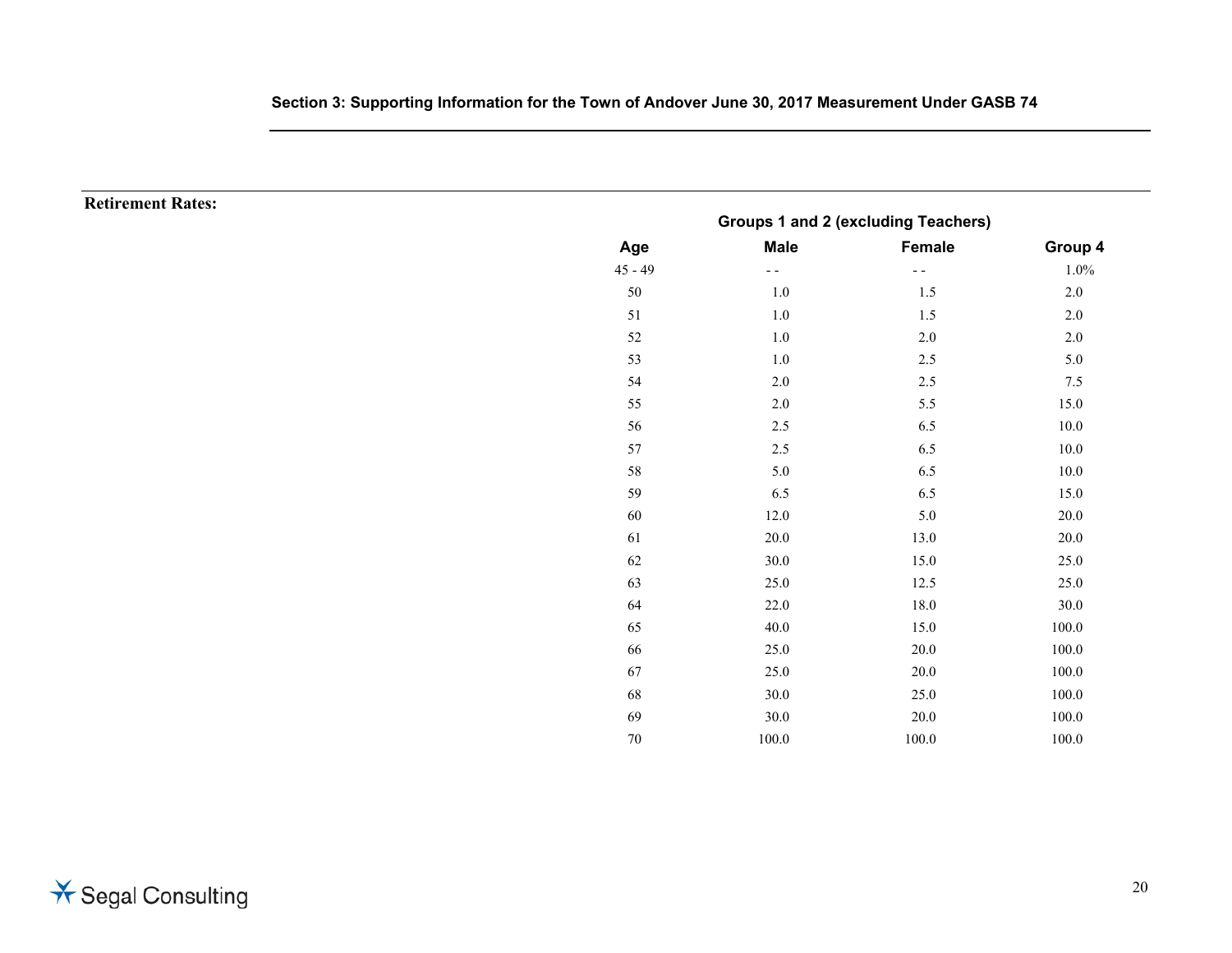| Teachers - Rate per year (%) |             |              |             |                         |         |            |
|------------------------------|-------------|--------------|-------------|-------------------------|---------|------------|
|                              |             |              |             | <b>Years of Service</b> |         |            |
|                              |             | Less than 20 |             | $20 - 29$               |         | 30 or more |
| Age                          | <b>Male</b> | Female       | <b>Male</b> | Female                  | Male    | Female     |
| $50 - 52$                    | $ -$        | $ -$         | $1.0\,$     | 1.0                     | $2.0\,$ | 1.5        |
| 53                           | $ -$        | - -          | 1.5         | 1.0                     | $2.0\,$ | 1.5        |
| 54                           | - -         | - -          | 2.5         | $1.0\,$                 | $2.0\,$ | $2.0\,$    |
| 55                           | $5.0\,$     | 3.0          | 3.0         | 3.0                     | 6.0     | 5.0        |
| 56                           | 5.0         | 3.0          | 6.0         | 5.0                     | 20.0    | 15.0       |
| 57                           | 5.0         | 4.0          | 10.0        | 8.0                     | 40.0    | 35.0       |
| 58                           | $5.0\,$     | $8.0\,$      | 15.0        | 10.0                    | 50.0    | 35.0       |
| 59                           | $10.0\,$    | $\ \, 8.0$   | 20.0        | 15.0                    | 50.0    | 35.0       |
| 60                           | 10.0        | 10.0         | 25.0        | 20.0                    | 40.0    | 35.0       |
| 61                           | 20.0        | 12.0         | 30.0        | 25.0                    | 40.0    | 35.0       |
| 62                           | 20.0        | 12.0         | 35.0        | 30.0                    | 35.0    | 35.0       |
| 63                           | 25.0        | 15.0         | 40.0        | 30.0                    | 35.0    | 35.0       |
| 64                           | 25.0        | 20.0         | 40.0        | 30.0                    | 35.0    | 35.0       |
| 65                           | 25.0        | 25.0         | 40.0        | 40.0                    | 35.0    | 35.0       |
| 66                           | 30.0        | 25.0         | 30.0        | 30.0                    | 40.0    | 35.0       |
| 67                           | 30.0        | 30.0         | 30.0        | 30.0                    | 40.0    | 30.0       |
| 68                           | $30.0\,$    | 30.0         | 30.0        | 30.0                    | 40.0    | 30.0       |
| 69                           | $30.0\,$    | 30.0         | 30.0        | 30.0                    | 40.0    | 30.0       |
| $70\,$                       | 100.0       | 100.0        | 100.0       | 100.0                   | 100.0   | 100.0      |

**Dependents**: Demographic data was available for spouses of current retirees. For future retirees, husbands were assumed to be three years older than their wives. For future retirees who elect to continue their health coverage at retirement, 80% of males and 60% of females were assumed to have an eligible spouse who also opts for health coverage at that time.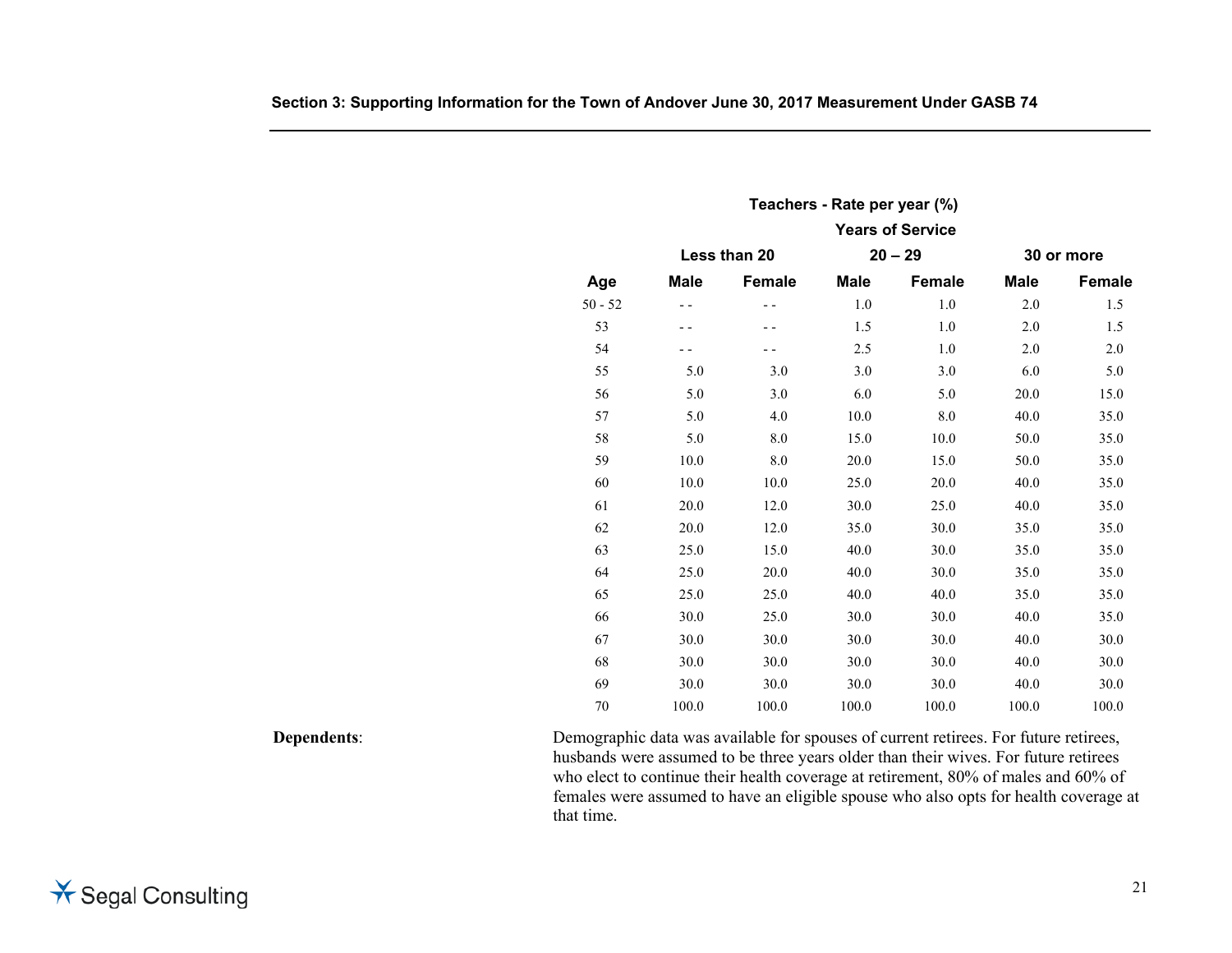| Per Capita Health Costs: |            |         | deductible through an HRA |             | Fiscal year $2015 - 2016$ medical and prescription drug claims costs are shown in the<br>table below for retirees and for spouses at selected ages. These costs are net of<br>below for non-Medicare participants to account for Town reimbursements of the |         |                       |             | deductibles and other benefit plan cost sharing provisions. In addition, for fiscal year<br>$2015 - 2016$ only, an additional expense of \$500 per participant was added to the costs |
|--------------------------|------------|---------|---------------------------|-------------|-------------------------------------------------------------------------------------------------------------------------------------------------------------------------------------------------------------------------------------------------------------|---------|-----------------------|-------------|---------------------------------------------------------------------------------------------------------------------------------------------------------------------------------------|
|                          |            |         | <b>Non-Medicare Plans</b> |             |                                                                                                                                                                                                                                                             |         | <b>Medicare Plans</b> |             |                                                                                                                                                                                       |
|                          |            |         | <b>Retiree</b>            |             | <b>Spouse</b>                                                                                                                                                                                                                                               |         | <b>Retiree</b>        |             | <b>Spouse</b>                                                                                                                                                                         |
|                          | <b>Age</b> | Male    | Female                    | <b>Male</b> | <b>Female</b>                                                                                                                                                                                                                                               | Male    | Female                | <b>Male</b> | Female                                                                                                                                                                                |
|                          | 45         | \$7,108 | \$8,917                   | \$4,409     | \$6,656                                                                                                                                                                                                                                                     | N/A     | N/A                   | N/A         | N/A                                                                                                                                                                                   |
|                          | 50         | 8,437   | 9,610                     | 5,893       | 7,716                                                                                                                                                                                                                                                       | N/A     | N/A                   | N/A         | N/A                                                                                                                                                                                   |
|                          | 55         | 10,020  | 10,345                    | 7,886       | 8,931                                                                                                                                                                                                                                                       | N/A     | N/A                   | N/A         | N/A                                                                                                                                                                                   |
|                          | 60         | 11,899  | 11,150                    | 10,557      | 10,359                                                                                                                                                                                                                                                      | N/A     | N/A                   | N/A         | N/A                                                                                                                                                                                   |
|                          | 65         | 14,132  | 12,012                    | 14,132      | 12,012                                                                                                                                                                                                                                                      | \$3,543 | \$3,012               | \$3,543     | \$3,012                                                                                                                                                                               |
|                          | 70         | 16,379  | 12,945                    | 16,379      | 12,945                                                                                                                                                                                                                                                      | 4,106   | 3,245                 | 4,106       | 3,245                                                                                                                                                                                 |
|                          | 75         | 17,651  | 13,934                    | 17,651      | 13,934                                                                                                                                                                                                                                                      | 4,425   | 3,493                 | 4,425       | 3,493                                                                                                                                                                                 |
|                          | 80         | 19,008  | 15,022                    | 19,008      | 15,022                                                                                                                                                                                                                                                      | 4,765   | 3,766                 | 4,765       | 3,766                                                                                                                                                                                 |

# **Weighted Average Annual Retiree Contribution Amount:**

| <i>Non-Medicare Plans:</i> | \$2,216 |
|----------------------------|---------|
| Medicare Supplement Plans: | \$983   |

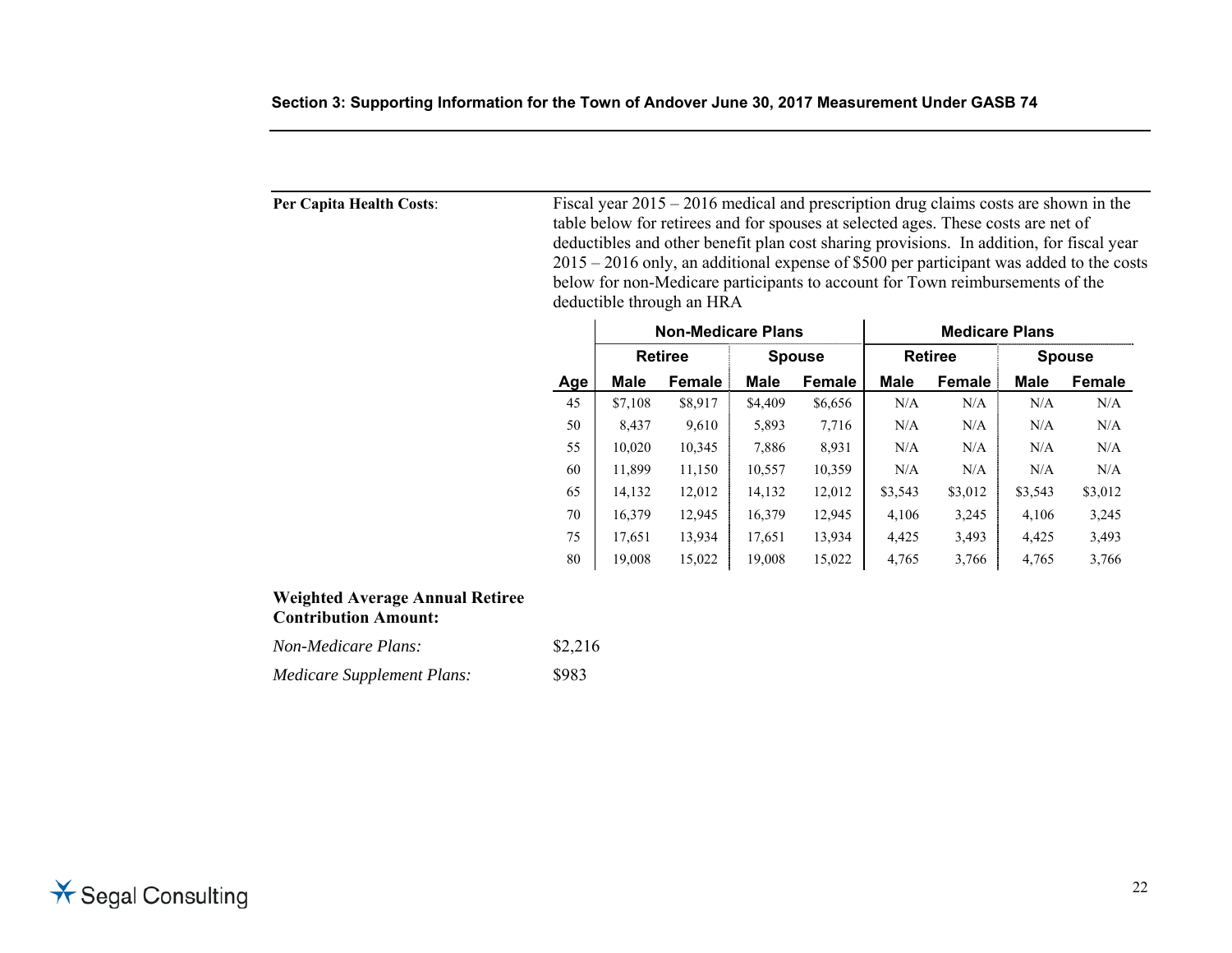| <b>Health Care Cost Trend Rates:</b> | Health care trend measures the anticipated overall rate at which health plan costs are |
|--------------------------------------|----------------------------------------------------------------------------------------|
|                                      | expected to increase in future years. The rates shown below are "net" and are applied  |
|                                      | to the net per capita costs shown above. The trend shown for a particular plan year is |
|                                      | the rate that is applied to that year's cost to yield the next year's projected cost.  |
|                                      |                                                                                        |

| <b>Year Ending</b><br>June 30 | <b>Non-Medicare Plans</b> | <b>Medicare Plans</b> | Part B  |
|-------------------------------|---------------------------|-----------------------|---------|
| 2016                          | $0.0\%$                   | 3.62%                 | 5.0%    |
| 2017                          | 5.0%                      | 2.06%                 | 5.0%    |
| 2018                          | $7.0\%$                   | 8.00%                 | 5.0%    |
| 2019                          | 6.5%                      | 7.50%                 | 5.0%    |
| 2020                          | $6.0\%$                   | 7.00%                 | $5.0\%$ |
| 2021                          | 5.5%                      | 6.50%                 | $5.0\%$ |
| 2022                          | $5.0\%$                   | $6.00\%$              | 5.0%    |
| 2023                          | $5.0\%$                   | 5.50%                 | $5.0\%$ |
| 2024 & later                  | $5.0\%$                   | 5.00%                 | 5.0%    |

 The trend rate assumptions were developed using Segal's internal guidelines, which are established each year using data sources such as the 2015 and 2016 Segal Health Trend Surveys, internal client results, trends from other published surveys prepared by the S&P Dow Jones Indices, consulting firms and brokers, and CPI statistics published by the Bureau of Labor Statistics.

 Trend for years 1 and 2 reflect known increases in premiums for fiscal years 2016 and 2017.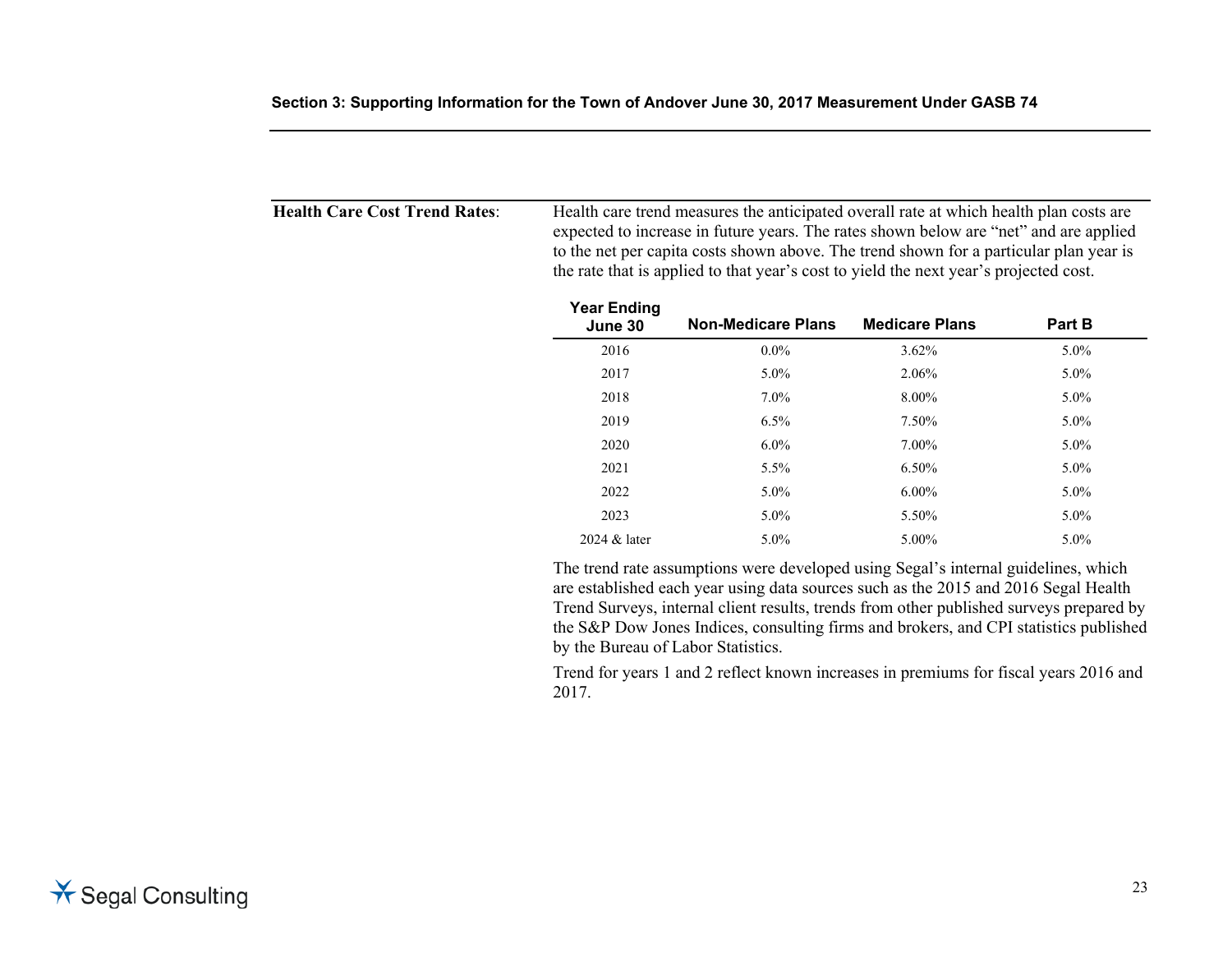| <b>Retiree Contribution Increase Rate:</b> | Non-Medicare and Medicare retiree contributions for medical and prescription drug<br>coverage are expected to increase with the respective medical trends shown above,<br>adjusted to reflect the change in retiree cost sharing provisions.                                                                                                                                           |
|--------------------------------------------|----------------------------------------------------------------------------------------------------------------------------------------------------------------------------------------------------------------------------------------------------------------------------------------------------------------------------------------------------------------------------------------|
|                                            | Participation and Coverage Election: 110% of active employees with coverage are assumed to elect retiree coverage. This<br>assumption includes an allowance for current and future inactive vested participants<br>who may elect retiree coverage at retirement.                                                                                                                       |
|                                            | 100% of retirees over age 65 are assumed to remain with their current medical plan for<br>life.                                                                                                                                                                                                                                                                                        |
|                                            | For future retirees hired before 1986 and current retirees under age 65, 90% are<br>assumed to be eligible for Medicare and are assumed to enroll in a Medicare<br>Supplement plan upon reaching age 65 and 10% are assumed to be ineligible for<br>Medicare and to remain enrolled in a non-Medicare plan.                                                                            |
|                                            | For future retirees hired after 1986, 100% are assumed to be eligible for Medicare and<br>are assumed to enroll in a Medicare Supplement Plan upon reaching age 65.                                                                                                                                                                                                                    |
| <b>Plan Design:</b>                        | Development of plan liabilities was based on the substantive plan of benefits in effect<br>as described in Exhibit III.                                                                                                                                                                                                                                                                |
| <b>Administrative Expenses:</b>            | Administrative expenses are assumed to be included in the working rates or fully<br>insured premium rates.                                                                                                                                                                                                                                                                             |
| <b>Missing Participant Data:</b>           | A missing census item for a given participant was assumed to equal the average value<br>of that item over all other participants of the same status for whom the item is known.                                                                                                                                                                                                        |
| <b>Health Care Reform Assumption:</b>      | This valuation does not include the potential impact of any future changes due to the<br>Patient Protection and Affordable Care Act (PPACA) and the Health Care and<br>Education Reconciliation Act (HCERA) of 2010 other than the excise tax on high cost<br>health plans beginning in 2020 (reflected with this valuation) and those previously<br>adopted as of the valuation date. |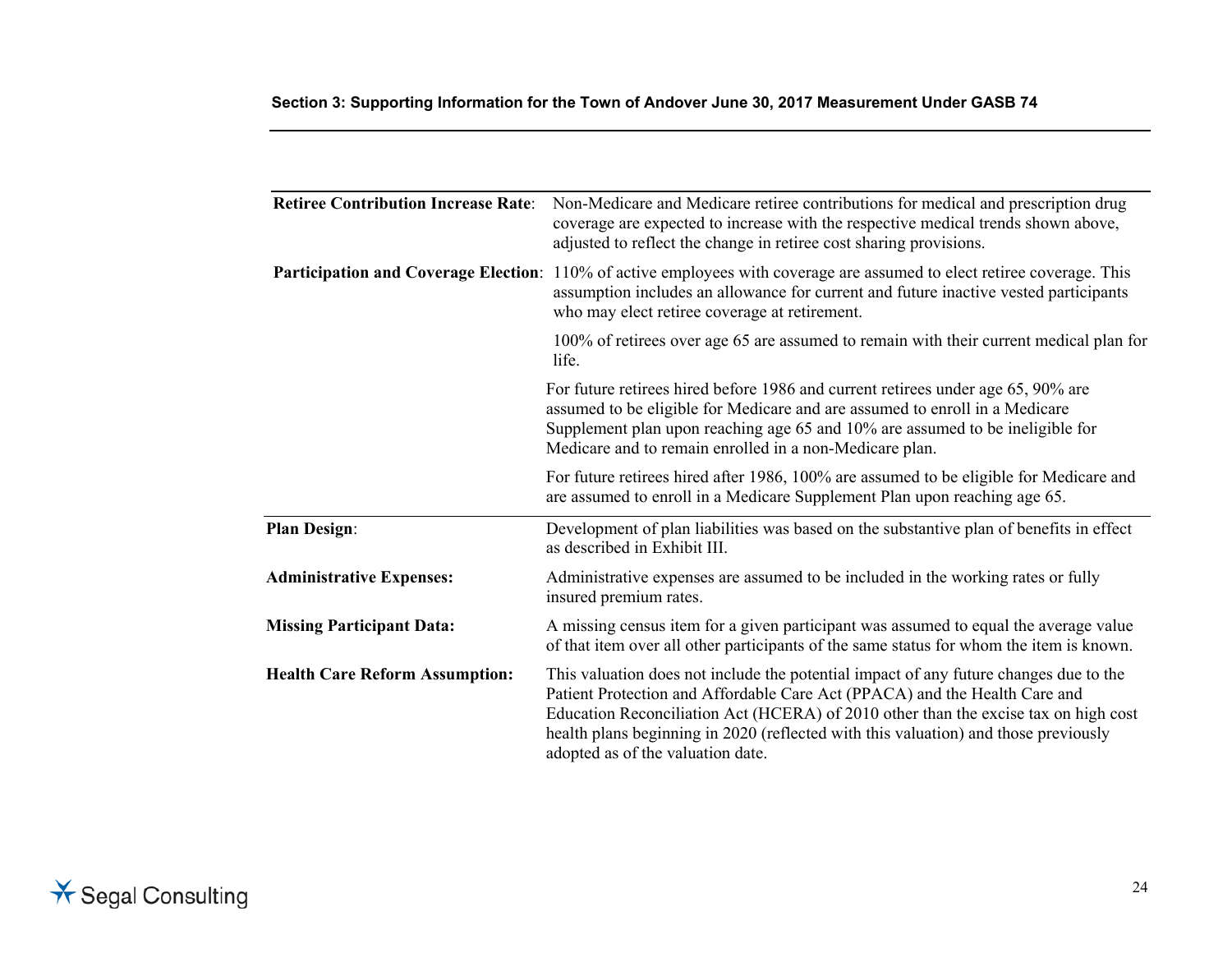| <b>Demographic and Salary Increase</b><br><b>Assumptions:</b>                          | Many of the demographic assumptions used in this valuation (including disability<br>turnover, retirement) and the salary increase assumption are the same as used in the<br>Andover Contributory Retirement System Actuarial Valuation and Review as of<br>January 1, 2014, dated December 5, 2014 completed by Segal Consulting with the<br>exception of the mortality assumption, which was revised to include a margin for<br>mortality improvement, and the Massachusetts Teachers' Retirement System Actuarial<br>Valuation Report as of January 1, 2015 dated September 18, 2015. |
|----------------------------------------------------------------------------------------|-----------------------------------------------------------------------------------------------------------------------------------------------------------------------------------------------------------------------------------------------------------------------------------------------------------------------------------------------------------------------------------------------------------------------------------------------------------------------------------------------------------------------------------------------------------------------------------------|
|                                                                                        | A review of the demographic assumptions is beyond the scope of this assignment;<br>however, we have no reason to doubt the reasonableness of the assumptions.                                                                                                                                                                                                                                                                                                                                                                                                                           |
| <b>Justification for</b><br><b>Assumption Changes</b><br><b>Since Prior Valuation:</b> | There were no changes from the Actuarial Valuation as of June 30, 2015 dated<br>March 15, 2016 other than the change in the discount rate and funding method to<br>comply with the requirements of the new accounting standard.                                                                                                                                                                                                                                                                                                                                                         |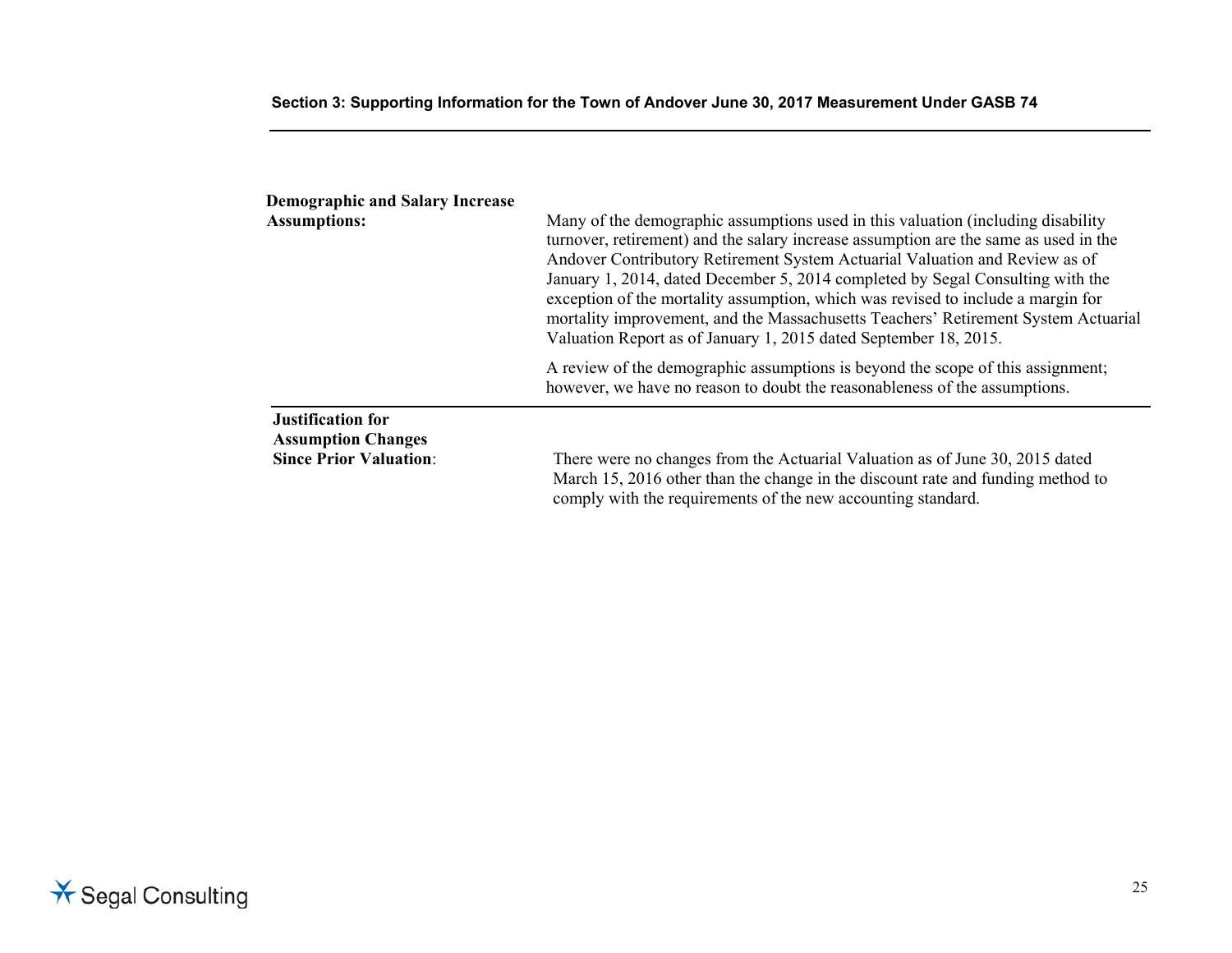## **EXHIBIT II**

# **Summary of Plan Provisions**

This exhibit summarizes the major benefit provisions as included in the valuation. To the best of our knowledge, the summary represents the substantive plans as of the measurement date. It is not intended to be, nor should it be interpreted as, a complete statement of all benefit provisions.

| Eligibility:         | Retired and receiving a pension from the Town of Andover Contributory Retirement<br>System or the Massachusetts Teachers' Retirement System.                                                              |
|----------------------|-----------------------------------------------------------------------------------------------------------------------------------------------------------------------------------------------------------|
| Members hired before |                                                                                                                                                                                                           |
| April 2, 2012        | Group 1 and Group 2 (including Teachers):                                                                                                                                                                 |
|                      | Retirees with at least 10 years of creditable service are eligible at age 55;<br>≻                                                                                                                        |
|                      | Retirees with at least 20 years of creditable service are eligible at any age.<br>≻                                                                                                                       |
|                      | Group 4                                                                                                                                                                                                   |
|                      | Retirees are eligible at age 55;<br>≻                                                                                                                                                                     |
|                      | Retirees with at least 20 years of creditable service are eligible at any age.<br>≻                                                                                                                       |
| Members hired on or  |                                                                                                                                                                                                           |
| after April 2, 2012  | <b>Group 1 (including Teachers):</b>                                                                                                                                                                      |
|                      | Retirees with at least 10 years of creditable service are eligible at age 60.<br>≻                                                                                                                        |
|                      | Group 2                                                                                                                                                                                                   |
|                      | Retirees with at least 10 years of creditable service are eligible at age 55.<br>≻                                                                                                                        |
|                      | Group 4                                                                                                                                                                                                   |
|                      | Retirees are eligible at age 55;<br>≻                                                                                                                                                                     |
|                      | Retirees with at least 10 years of creditable service are eligible at age 50.<br>≻                                                                                                                        |
|                      | <b>Disability:</b> Accidental (job-related) Disability has no age or service requirement.<br>Ordinary (non-job related) Disability has no age requirement but requires 10 years of<br>creditable service. |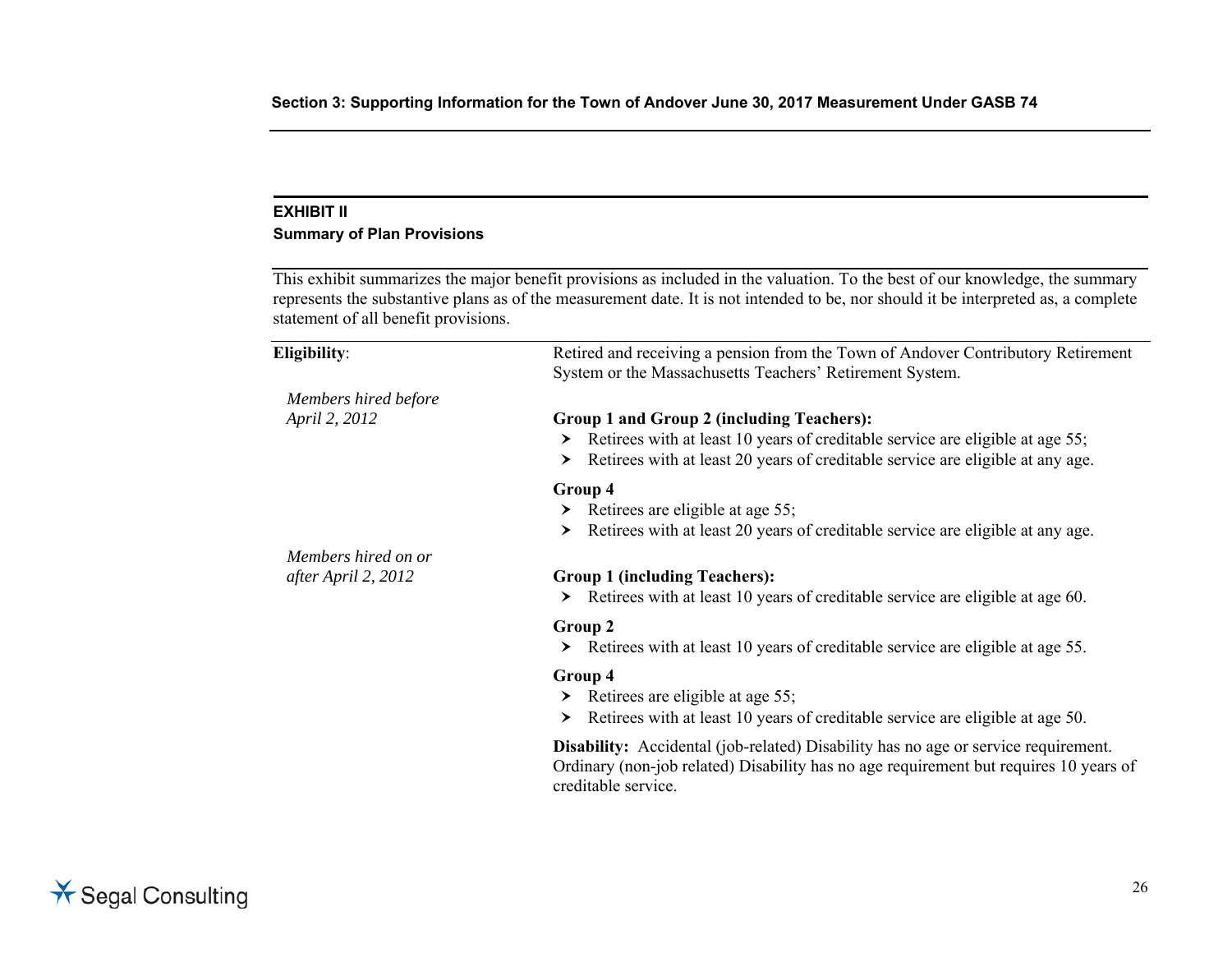|                              | <b>Pre-Retirement Death:</b> Surviving spouses of members who die in active service on<br>Accidental (job-related) Death are eligible at any age. Surviving spouses of members<br>who die in active service on Ordinary (non-job related) Death are eligible after two<br>years of service.                                                                                                                                                                            |
|------------------------------|------------------------------------------------------------------------------------------------------------------------------------------------------------------------------------------------------------------------------------------------------------------------------------------------------------------------------------------------------------------------------------------------------------------------------------------------------------------------|
|                              | <b>Post-Retirement Death:</b> Surviving spouse is eligible.                                                                                                                                                                                                                                                                                                                                                                                                            |
| <b>Benefit Types:</b>        | Medical and prescription drug benefits are provided to all eligible retirees through a<br>variety of Blue Cross Blue Shield of Massachusetts self-funded and insured plans<br>offered by the Town of Andover. The Town of Andover pays 50% of the retiree life<br>insurance premium and reimburses the Medicare Part B penalty for 74 retirees and<br>spouses. (Dental coverage is offered but is 100% retiree paid and therefore has no<br>impact on this valuation.) |
| <b>Duration of Coverage:</b> | Lifetime.                                                                                                                                                                                                                                                                                                                                                                                                                                                              |
| <b>Dependent Benefits:</b>   | Medical and Prescription Drugs.                                                                                                                                                                                                                                                                                                                                                                                                                                        |
| <b>Retiree Life:</b>         | \$5,000                                                                                                                                                                                                                                                                                                                                                                                                                                                                |
| <b>Dependent Coverage:</b>   | Benefits are payable to a spouse for their lifetime, regardless of when the retirees dies.                                                                                                                                                                                                                                                                                                                                                                             |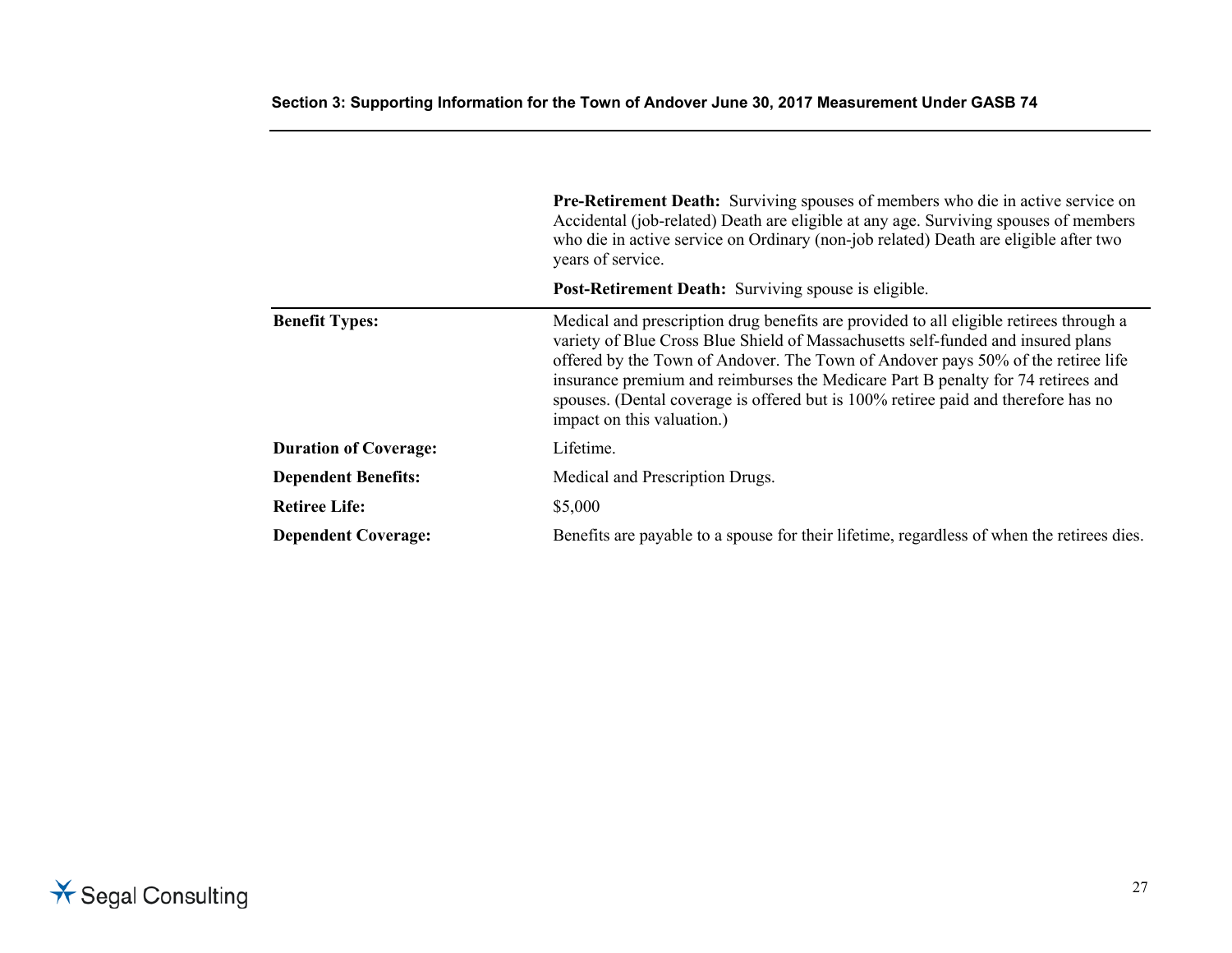| <b>Retiree Contributions:</b> | Working rates, premium rates and retiree contributions as of July 1, 2015 or January 1, |
|-------------------------------|-----------------------------------------------------------------------------------------|
|                               | 2016 are summarized below:                                                              |

|                                          | <b>Subscribers</b> |                    |              |                   |                                           |                  |                     |                       |
|------------------------------------------|--------------------|--------------------|--------------|-------------------|-------------------------------------------|------------------|---------------------|-----------------------|
|                                          |                    | Active Retiree     | <b>Total</b> | 65 and<br>$over*$ | <b>Monthly Premium</b><br>(eff. 7/1/2015) | <b>Town cost</b> | <b>Retiree cost</b> | <b>Retiree Cost %</b> |
| <b>Non-Medicare Actives and Retirees</b> |                    |                    |              |                   |                                           |                  |                     |                       |
| Network Blue New England                 |                    |                    |              |                   |                                           |                  |                     |                       |
| Individual                               | 312                | 71                 | 383          | 22                | \$618.53                                  | \$501.63         | \$116.90            | 18.9%                 |
| Family                                   | 624                | 63                 | 687          | $\overline{7}$    | \$1,667.44                                | \$1,282.26       | \$385.18            | 23.1%                 |
| <b>Blue Care Elect</b>                   |                    |                    |              |                   |                                           |                  |                     |                       |
| Individual                               | 9                  | 27                 | 36           | 18                | \$777.07                                  | \$505.10         | \$271.97            | 35.0%                 |
| Family                                   | $\overline{7}$     | 11                 | 18           | $\overline{4}$    | \$2,082.56                                | \$1,353.66       | \$728.90            | 35.0%                 |
| <b>Non-Medicare Total</b>                | 952                | 172                | 1124         | 51                |                                           |                  |                     |                       |
|                                          |                    | <b>Subscribers</b> |              |                   |                                           |                  |                     |                       |
|                                          |                    | Active Retiree     | <b>Total</b> |                   | <b>Monthly Premium</b><br>(eff. 1/1/2016) | <b>Town cost</b> | <b>Retiree cost</b> | <b>Retiree Cost %</b> |
| <b>Medicare Supplement Plans</b>         |                    |                    |              |                   |                                           |                  |                     |                       |
| Medex 2                                  | N/A                | 268                | 268          |                   | \$323.29                                  | \$210.14         | \$113.15            | 35.0%                 |
| Managed Blue For Seniors                 | N/A                | 194                | 194          |                   | \$316.86                                  | \$273.45         | \$43.41             | 13.7%                 |
| <b>Medicare Total</b>                    |                    | 462                | 462          |                   |                                           |                  |                     |                       |
| Retiree Total**                          |                    | 634                |              |                   |                                           |                  |                     |                       |

\* 51 of 513 over-65 retirees are in a non-Medicare plan.

\*\* In addition, there are 346 spouses of retirees covered under an individual or family policy.

**Plan Changes** 

The total OPEB liability as of June 30, 2017 reflects the elimination of the Managed Blue for Seniors Plan, the known increases in the premiums for fiscal 2017 for both the Medicare and non-Medicare plans, and the change in the retiree cost sharing for the non-Medicare plans beginning July 1, 2017. These changes were reflected through adjustments in the trend rates.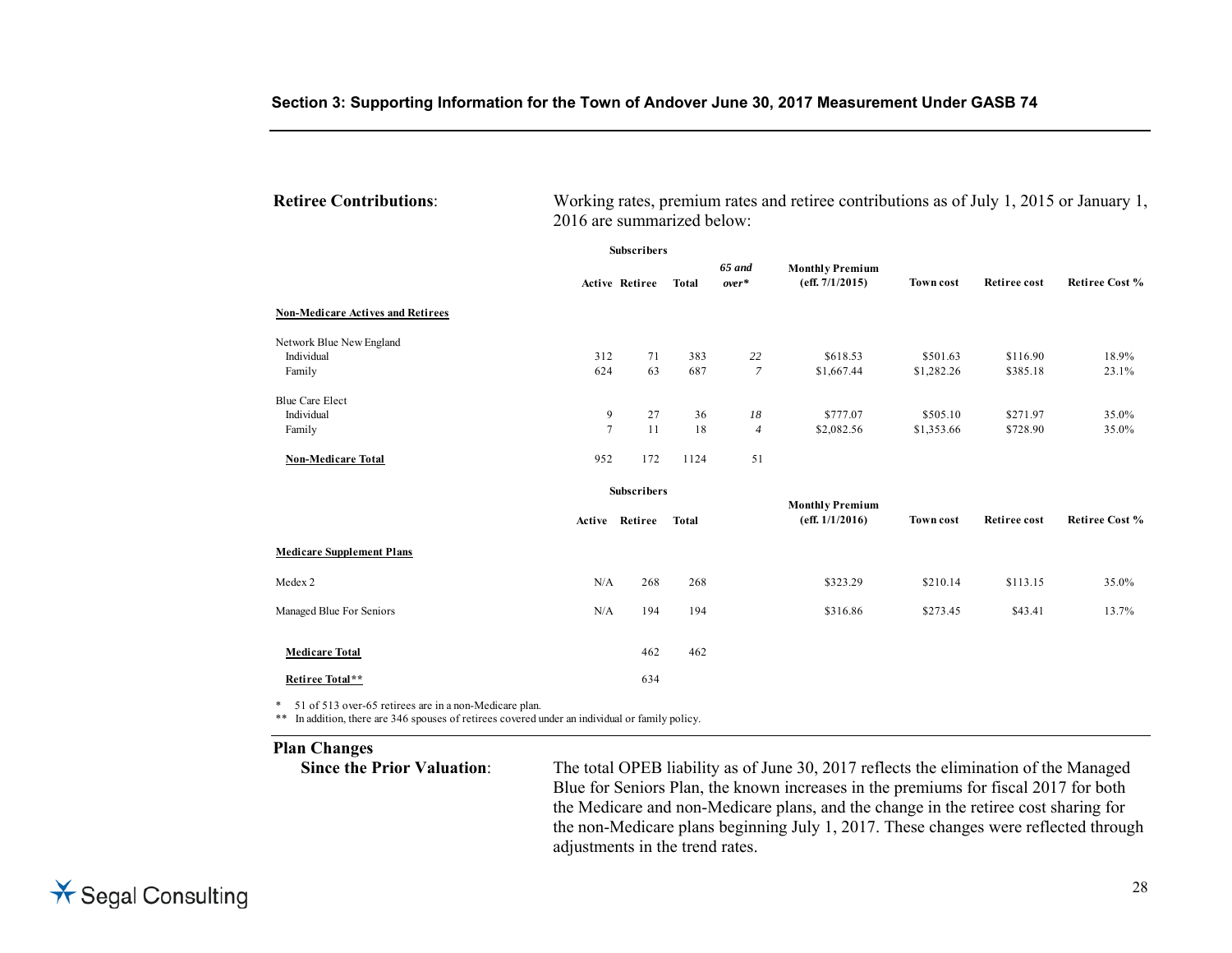## **EXHIBIT III**

#### **Definition of Terms**

| The following list defines certain technical terms for the convenience of the reader: |                                                                                                                                                                                                                                                    |  |  |  |  |
|---------------------------------------------------------------------------------------|----------------------------------------------------------------------------------------------------------------------------------------------------------------------------------------------------------------------------------------------------|--|--|--|--|
| <b>Assumptions or Actuarial</b><br><b>Assumptions:</b>                                | The estimates on which the cost of the Plan is calculated including:                                                                                                                                                                               |  |  |  |  |
|                                                                                       | Investment return $-$ the rate of investment yield that the Plan will earn<br>(a)<br>over the long-term future;                                                                                                                                    |  |  |  |  |
|                                                                                       | Mortality rates — the death rates of employees and pensioners; life<br>(b)<br>expectancy is based on these rates;                                                                                                                                  |  |  |  |  |
|                                                                                       | Retirement rates — the rate or probability of retirement at a given age;<br>(c)                                                                                                                                                                    |  |  |  |  |
|                                                                                       | <u>Turnover rates</u> — the rates at which employees of various ages are expected<br>(d)<br>to leave employment for reasons other than death, disability, or retirement.                                                                           |  |  |  |  |
| <b>Total OPEB Liability:</b>                                                          | Present value of all future benefit payments for current retirees and active employees<br>taking into account assumptions about demographics, turnover, mortality, disability,<br>retirement, health care trends, and other actuarial assumptions. |  |  |  |  |
| <b>Service Cost:</b>                                                                  | The amount of contributions required to fund the benefit allocated to the current year of<br>service.                                                                                                                                              |  |  |  |  |
| <b>Actuarially Determined</b><br><b>Contribution:</b>                                 | A target or recommended contribution to an OPEB plan for the reporting period based<br>on the most recent measurement available.                                                                                                                   |  |  |  |  |
| <b>Valuation Date:</b>                                                                | The date at which the actuarial valuation is performed                                                                                                                                                                                             |  |  |  |  |
| <b>Covered Employee Payroll:</b>                                                      | The payroll of the employees that are provided OPEB benefits                                                                                                                                                                                       |  |  |  |  |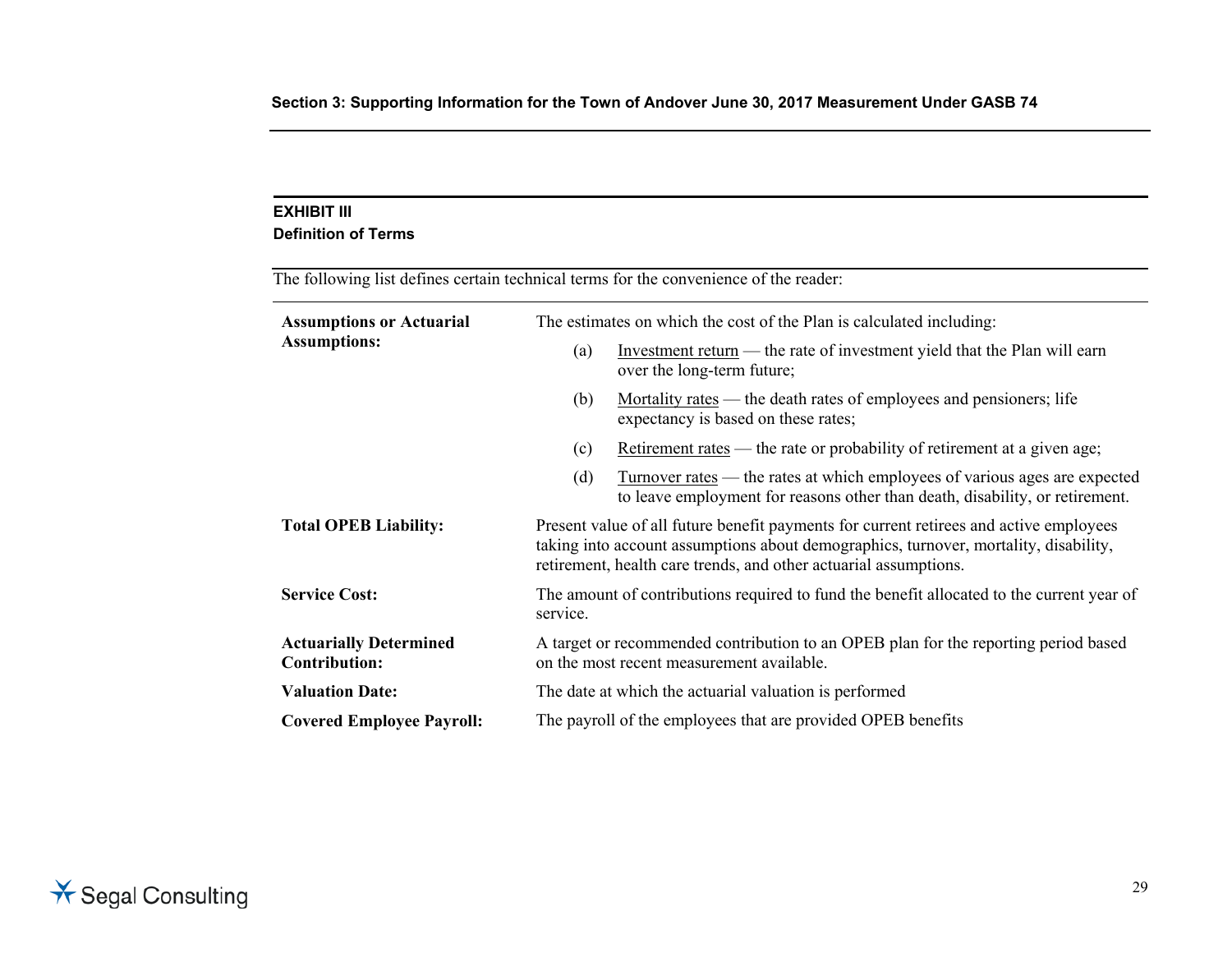| <b>Discount Rate:</b>                      | The single rate of return, that when applied to all projected benefit payments results in<br>an actuarial present value that is the sum of the following:                                                                        |  |  |
|--------------------------------------------|----------------------------------------------------------------------------------------------------------------------------------------------------------------------------------------------------------------------------------|--|--|
|                                            | (1) the actuarial present value of projected benefit payments projected to be funded by<br>plan assets using a long term rate of return, and                                                                                     |  |  |
|                                            | (2) the actuarial present value of projected benefit payments that are non included in<br>(1) using a yield or index rate for 20 year tax exempt general obligation municipal<br>bonds with an average rating of AA/Aa or higher |  |  |
| <b>Entry Age Actuarial Cost</b><br>Method: | An actuarial cost method where the present value of the projected benefits for an<br>individual is allocated on a level basis over the earnings or service of the individual<br>between entry age and assumed exit age           |  |  |
| <b>Healthcare Cost Trend Rates:</b>        | The rate of change in per capita health costs over time                                                                                                                                                                          |  |  |
| <b>Net OPEB Liability:</b>                 | The Total OPEB Liability less the Plan Net Fiduciary Position                                                                                                                                                                    |  |  |
| <b>Plan Net Fiduciary Position:</b>        | Market Value of Assets                                                                                                                                                                                                           |  |  |
| <b>Real Rate of Return:</b>                | The rate of return on an investment after removing inflation                                                                                                                                                                     |  |  |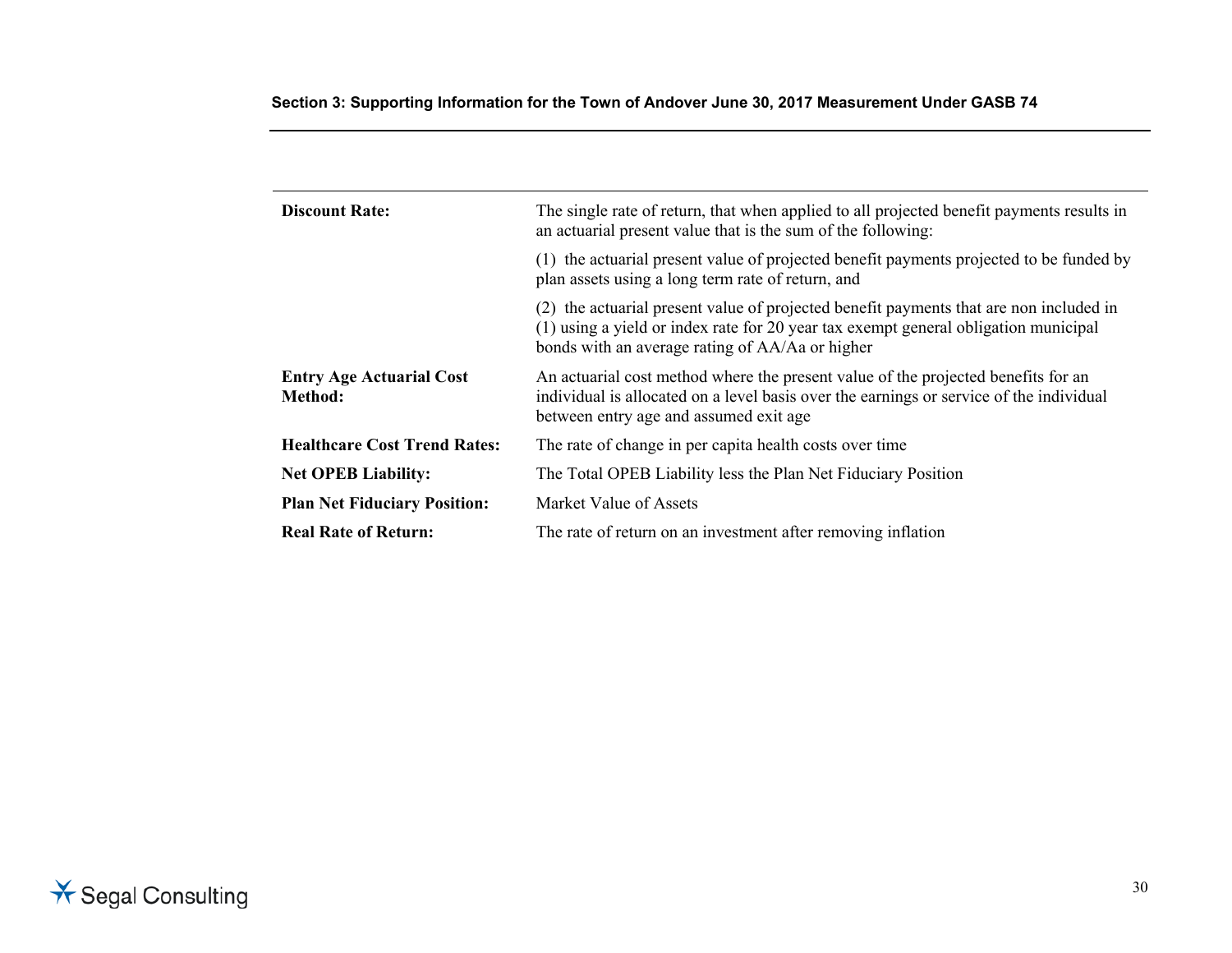# **EXHIBIT IV Accounting Requirements**

The Governmental Accounting Standards Board (GASB) issued Statement Number 74 – *Financial Reporting for Postemployment Benefit Plans Other Than Pension Plans,* and Statement Number 75 *– Accounting and Financial Reporting by Employers for Postemployment Benefits Other Than Pensions.* Under these statements, all state and local government entities that provide other post-employment benefits (OPEB) are required to report the cost of these benefits on their financial statements. The accounting standards supplement cash accounting, under which the expense for postemployment benefits is equal to benefit and administrative costs paid on behalf of retirees and their dependents (*i.e.*, a pay-as-you-go basis).

The statements cover postemployment benefits of health, prescription drug, dental, vision and life insurance coverage for retirees; long-term care coverage, life insurance and death benefits that are *not* offered as part of a pension plan; and longterm disability insurance for employees. The benefits valued in this report are limited to those described in Exhibit II, which are based on those provided under the terms of the substantive plan in effect at the time of the valuation and on the pattern of sharing costs between the employer and plan members. The projection of benefits is not limited by legal or contractual limits on funding the plan unless those limits clearly translate into benefit limits on the substantive plan being valued.

The new standards introduce an accrual-basis accounting requirement, thereby recognizing the employer cost of postemployment benefits over an employee's career. The standards also introduce a consistent accounting requirement for both pension and non-pension benefits.

The total cost of providing postemployment benefits is projected, taking into account assumptions about demographics, turnover, mortality, disability, retirement, health care trends, and other actuarial assumptions. These assumptions are summarized in Exhibit I. This amount is then discounted to determine the Total OPEB Liability. The Net OPEB Liability (NOL) is the difference between the Total OPEB Liability and market value of assets in the Plan, called the Net Plan Fiduciary Position.

Once the NOL is determined, the Annual OPEB Expense is determined as the change in NOL from the prior year with deferred recognition of certain elements, In addition, Required Supplementary Information (RSI) must be reported, including historical information about the Net OPEB liability and the Contributions made to the Plan. Exhibit III contains a definition of terms as well as more information about GASB 74/75 concepts.